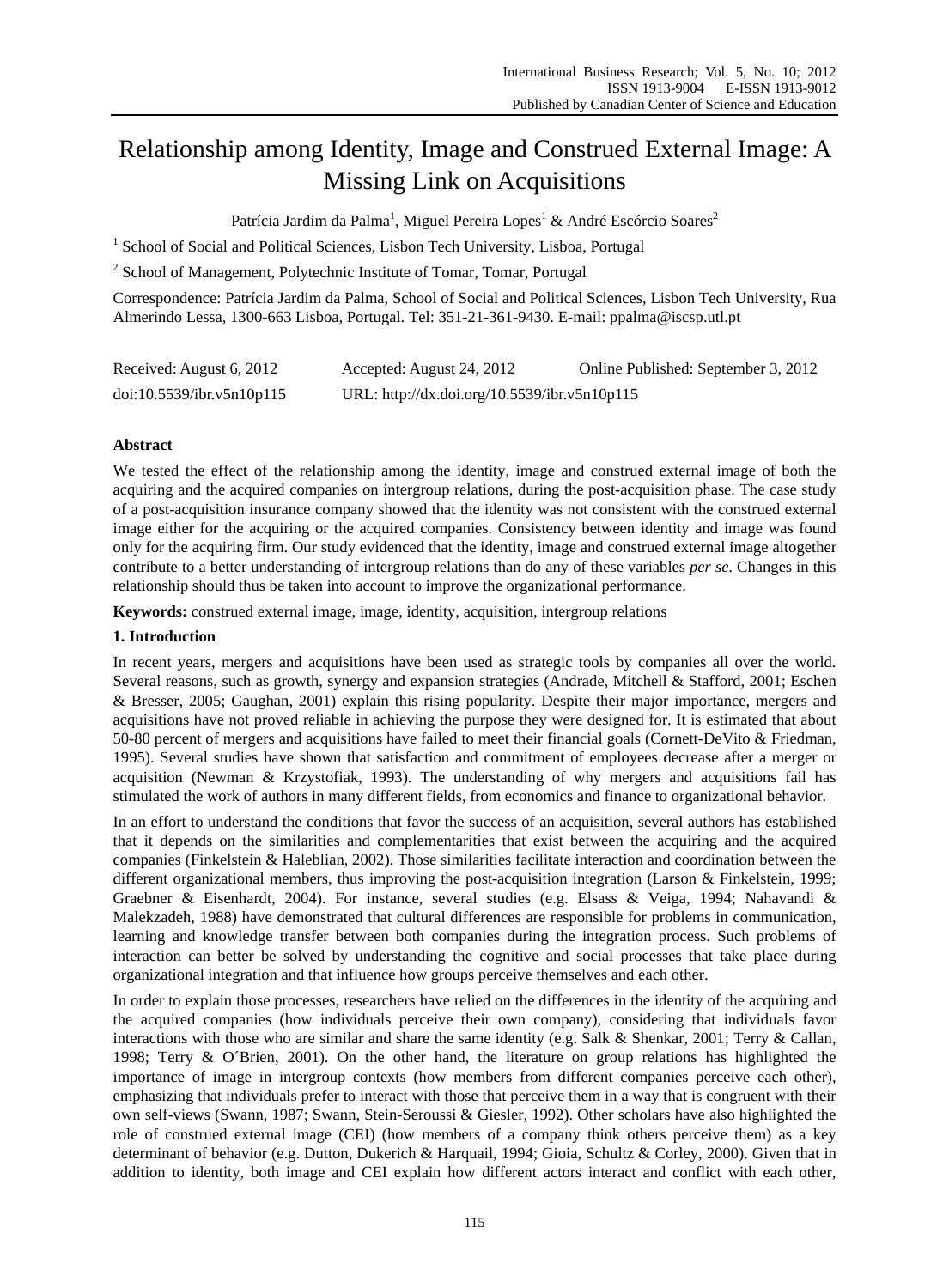perhaps the relationship among these perceptions is even more important than considering them apart.

We seek to advance these lines of research by showing that identity, image and CEI altogether contributes to a better understanding of group dynamics following an acquisition. To do so, we used data from a consultancy project on an acquisition that intended to improve the quality of the relationships between the acquiring and the acquired companies on the post-acquisition phase. To the best of our knowledge there is no significant research about the importance of the consistency among organizational identity, image and CEI in understanding intergroup interaction. Thus, the purpose of our case study is to test the effect of relationship among the identity, image and construed external image of both acquiring and acquired companies on intergroup relations, during the pos-acquisition phase. Although the literature on this topic has already focused on differences in organizational identity, emphasizing both conflict and power distances, it has not devoted much attention to image and CEI or their impact.

In this sense, the study contributes to the literature on mergers and acquisitions as well as to intergroup relations literature in four ways. First, our study shows that more important than considering identity, image and CEI separately, it is the relationship among each other that may be regarded as a major source of success or failure of mergers and acquisitions. We found that even in the presence of consistency between identity and image, when consistency between identity and CEI does not exist, members from different companies feel apprehensive about each other, which can undermine their interactions. The relationship among those processes should thus be taken into account in order to improve the organizational performance. Second, this study reveals that the relationship between organizational identity and image is affected by the status of the organization. Researchers have emphasized how important it is to attain consistency between identity and image, but the conditions influencing this relationship have not been yet addressed. Third, we highlight a construct that has received little attention in the field of mergers and acquisitions and in the organizational sciences: CEI. As such, we introduce some systematization in the field of identity by showing empirically that image and CEI are two distinctive constructs, as they should not be used as equivalent. Fourth, by finding that members from the acquiring company like those from the acquired company also feel apprehensive about each other, we relaunch the debate on the strong-weak partner dichotomy that exists in the literature on mergers and acquisitions.

The paper is organized as follows: we first review how differences on identity have been used to understand the behavior of the members from both the acquiring and the acquired companies during the post-acquisition phase. We next show how image and CEI are important concepts to explain cohesion and cooperation between the members of both companies, and introduce our five hypotheses. Then we describe how the study was conducted, show the results and discuss them in relation to the hypotheses. We finish by outlining the main conclusions, implications and limitations of our research.

# **2. The Current Study**

### *2.1 The Role of Identity, Image and CEI in the Post-acquisition Phase*

To understand cognitive and social processes in the post-acquisition phase, previous research has centered on organizational identity, which may be defined as the shared understanding of the central, distinctive and enduring properties of an organization by its members (Albert & Whetten, 1985). Organizational identity can also be conceptualized as the "ongoing efforts to answer the question "who are we?" and – by implication – "How should we act?" (Alvesson, Ashcraft & Thomas, 2008; Desrochers & Sargent, 2004).

The definition of organizational image is not as consensual in the organizational literature as that of organizational identity. As the notion of organizational image has been used in a diversity of fields, such as organizational behavior or marketing (Dutton, Dukerich & Harquail, 1994), different terms have been proposed to express the same idea (e.g. corporate image or reputation). Organizational image has often been used as an equivalent of CEI (e.g Dutton & Dukerich, 1991; Hatch & Schultz, 1997, 2002). In this paper we rely on the definition of Alvesson (2001) and Berg (1985), which conceptualizes organizational image as how outside members perceive the organization. For the concept of CEI, we consider the definition of Dutton, Dukerich and Harquail (1994) and Labianca, Fairbank, Thomas, Gioia and Umphress (2001): how do insiders think outsiders perceive their organization.

In the organizational context, several authors have highlighted the importance of identity and image for the organizational performance, motivation and cooperation among organizational actors (e.g. Dutton & Dukerich, 1991; Dutton, Dukerich & Harquail, 1994; Mael & Ashforth, 1992) and securing loyalty from external costumers (e.g. Melawar, Hussey & Srivoravilai, 2005). Organizational image also influences intergroup relations, as defended by the self-consistency theories (e.g. Festinger, 1957; Swann, 1987). These theories suggest that individuals seek interaction with those that have an image that is consistent with their self-views,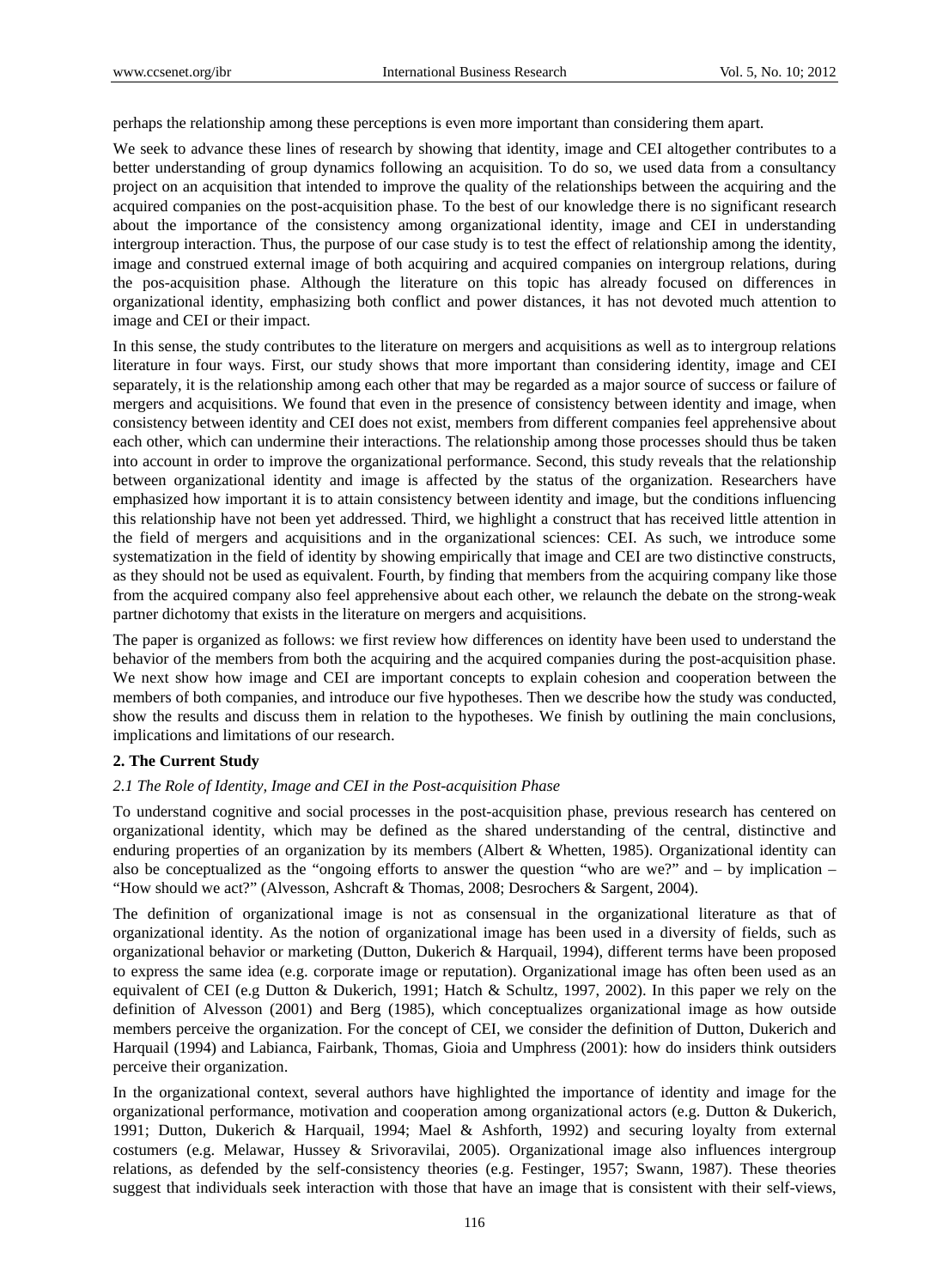regardless of whether these self-views are positive or negative (e.g. Swann, Hixon, Stein-Seroussi & Gilbert, 1990; Swann, Pelham & Krull, 1989). According to such a framework, people search for consistency between identity and image, in order to reduce or to avoid cognitive dissonance and to maintain perceptions of predictability and control (Swann, Stein-Seroussi & Giesler, 1992).

Earlier research has shown that consistency between identity and image is a desirable condition in the organizational context, promoting high levels of trust, cooperation and coordination among organizational members (e.g. Larsson, Brousseau, Driver, Holmqvist & Tarnovskaya, 2003; Milton & Westphal, 2005). CEI has not received the same level of attention in the literature. Researchers have only theoretically postulated that it should be important to minimize discrepancies between identity and CEI (Dutton & Dukerich, 1991; Gioia, Schultz & Corley, 2000; Gioia & Thomas, 1996).

Mergers and acquisitions are likely to make employees´ pre-merger group membership salient, a condition that is sufficient to produce intergroup competition (Brewer, 1979; Kramer, 1991). So, differences on the identity, image and CEI of the acquiring and acquired companies can be better understood within the social identity framework. Social identity theory considers that, as an individual categorizes himself as a member of a social group, similarities among ingroup members are reinforced, while differences between ingroup and outgroup are emphasized (Tajfel, 1982). Because people strive to attain a positive identity in order to maintain a positive self-esteem (Tajfel & Turner, 1979; Tajfel & Turner, 1986), individuals favor their ingroup to achieve positive distinctiveness in comparison with relevant outgroups.

Those patterns of intergroup relations may harm post-acquisition integration success. Perceptions of "us" versus "them" may persist long after the acquisition process, creating serious obstacles to the construction of a common identity (e.g. Seo & Hill, 2005; Vaara, Tienari & Säntti, 2003). As identity is socially constructed, i.e. it is constantly developing through interaction with others (e.g. Desrochers & Sargent, 2004; Parker, 2000; Ybema, Keenoy, Oswick, Beverungen, Ellis & Sabelis, 2009), the formation of a common identity in the new organization is expected after an acquisition. Otherwise, social cohesion and interaction and, ultimately, effective functioning of the post-acquisition organization may be undermined. Building a common identity after an acquisition, however, is a hard task, as the groups involved do not relinquish their old identities (e.g. Empson, 2004; Salk & Shenkar, 2001).

Given the above discussion, although the relationship among identity, image and CEI has a positive impact on intergroup behavior, it has been studied neither in the field of mergers and acquisitions, nor in that of organizational change in general.

# *2.2 Identity, Image and CEI of the Acquiring Company*

Given that the acquiring company is more powerful than the acquired one (Rentsch & Schneider, 1991), the identity of the post-acquisition company tends to remain quite the same as that of the acquiring company. As a result, members from the acquiring company are more likely to perceive a sense of continuity between the old and the new organization (Knippenberg, Knippenberg, Monden & Lima, 2002), leading them to act as if the post-acquisition company remains "their organization" (e.g. Risberg, 1999). Members from the acquiring company do not have to change their behavior between the pre and the post-acquisition phase, in order to adapt to a different organization. Because their behavior is not supposed to change, as the acquiring company is the higher-status group, organizational members perceive a positive distinctiveness in comparison to the acquired company (Tajfel, 1982).

Consequently, this group perceives a positive identity, which promotes a positive self-esteem (Tajfel & Turner, 1979; Tajfel & Turner, 1986). As these differences in group status are recognized by both companies (e.g. Terry & Callan, 1998; Terry & O´Brien, 2001), members from the acquiring company are regarded by members of the acquired company in a positive way, in congruence with their own self-views. We can thus hypothesize consistency between how members from the acquiring company define themselves and how they are seen by the members from the acquired company.

As mentioned above, the concept of CEI has not received so much attention in the organizational literature. Based on identity-image consistency, on the one hand, and on status-differences, on the other, we postulate that members from the acquiring company will expect congruence between how they define themselves and how they think others (from the acquired company) define them. Because members from the acquiring company are the higher-status group, and they believe that this position is acknowledged by the lower-status group, members from the acquiring company expect to be perceived in a positive way, in line with how they view themselves. As such, an identity-CEI consistency is expected. Concerning the above, we thus propose that: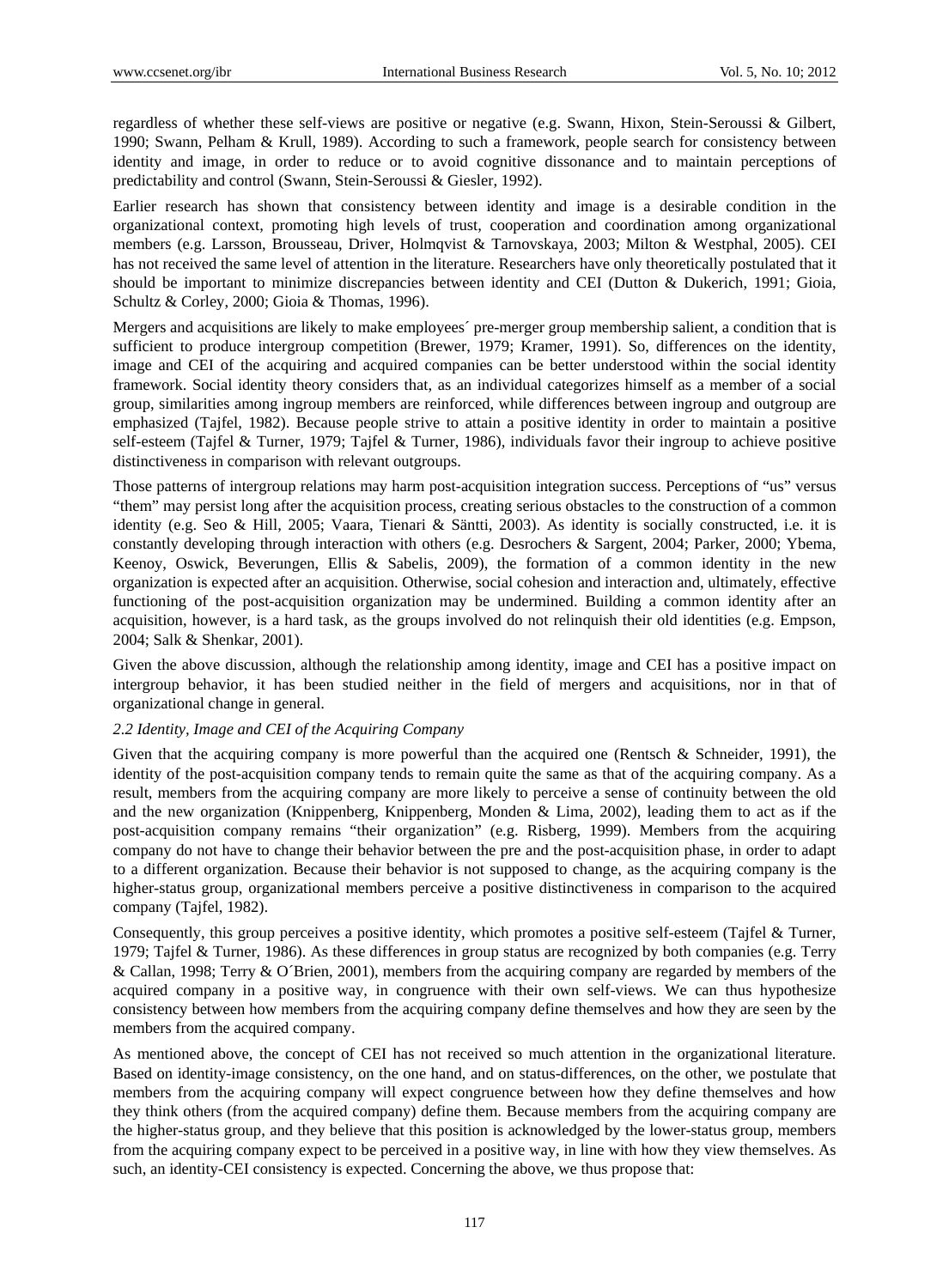*H1: There is a consistency between organizational identity and image for members from the acquiring company during the post-acquisition phase.* 

# *H2: There is a consistency between organizational identity and CEI for members from the acquiring company during the post-acquisition phase.*

# *2.3 Identity, Image and CEI of the Acquired Company*

The acquired company may be in a low-status position, as the acquiring organization tends to be richer or powerful (Rentsch & Schneider, 1991), but their members strive to maintain a positive identity (Tajfel & Turner, 1986). So, when their relative low-status becomes salient, members from the acquired organization will show high-levels of ingroup bias on irrelevant dimensions to restore positivity (e.g. Elsbach & Kramer, 1996; Turner & Tajfel, 1979). Although the evaluation of irrelevant dimensions of members from the acquired organization may get better, perceptions regarding the relevant dimensions remain quite the same. As such, taking into account that both companies acknowledge status differences between both groups (e.g. Terry & Callan, 1998; Terry & O´Brien, 2001), members from the acquiring company evaluate their partners in a more negative light than they view themselves. Low-status members expect, however, those negative evaluations, because they recognize the status differences that exist between both companies. As such, we do not predict consistency between identity and image nor between identity and CEI with regard to members of the acquired company. We can thus postulate that:

*H3: Organizational identity is perceived as more positive than organizational image for the members from the acquired company during the post-acquisition phase.* 

*H4: Organizational identity is perceived as more positive than CEI for the members from the acquired company during the post-acquisition phase.* 

# *Relations among Identity, Image and CEI in the Post-acquisition Phase*

Given that not only identity but also image and CEI have a positive impact on how organizational members interact and communicate (e.g. Elsbach & Kramer, 1996; Turner & Tajfel, 1979), we want to explore if these perceptions considered together produce a better evaluation of the integration between the acquiring and the acquired members, than a consideration of these variables independently. As such we postulate:

*H5: Organizational identity, image and CEI altogether have a more significant impact on the evaluation of intergroup relations that any of them alone.* 

# **3. Method**

We used the case study approach because we were interested in understanding how the acquiring and acquired firms perceive each other and how these perceptions affected the evaluation of the intergroup relations. Therefore, our study is part of a major acquisition intervention project, which intended to improve the quality of the relationships between members of the acquiring and the acquired companies. As suggested by Yin (1986), the case study methodology is used to explore the real-life context in which an intervention has occurred, via multiple sources of evidence. This methodology is focused on a complex issue or object, so that it is used to strengthen what is already known through previous research. Case studies highlight detailed contextual analysis of specific events or conditions, in order to capture their relationships (Creswell, 2003). As such, we relied on this methodology to get a detailed comprehension of the dynamics among the identity, image and CEI during an acquisition, which processes are not always easy to examine in real-time.

The acquiring company (labeled here as *PICKER)* acquired *APPLE* (the pseudonym for the acquired company) with two main purposes: 1) a reinforcement of customer base and 2) an increase in the portfolio services, in order to facilitate cross-selling. As the acquisition took place, employees from *APPLE* were incorporated in *PICKER* headquarters. The process did not produce immediate job losses. There was, however, a readjustment in the day-to-day organizational functioning of *APPLE*, as it came under the control of *PICKER*.

### *3.1 The Partners: A Brief Characterization*

*PICKER* was part of one of the most prestigious and respectable groups in the German insurance sector. Before the acquisition, the acquiring company dealt mainly with life and health insurance, and had a total of 232 employees. It could be described as having high quality and strong customer orientation. *APPLE* also belonged to a prestigious group in the British insurance sector. The focus of *APPLE* was mainly on automobile insurance. Before the acquisition, the acquired company was a relatively small enterprise, with 52 workers. At the time *APPLE* was acquired, it was a profitable organization.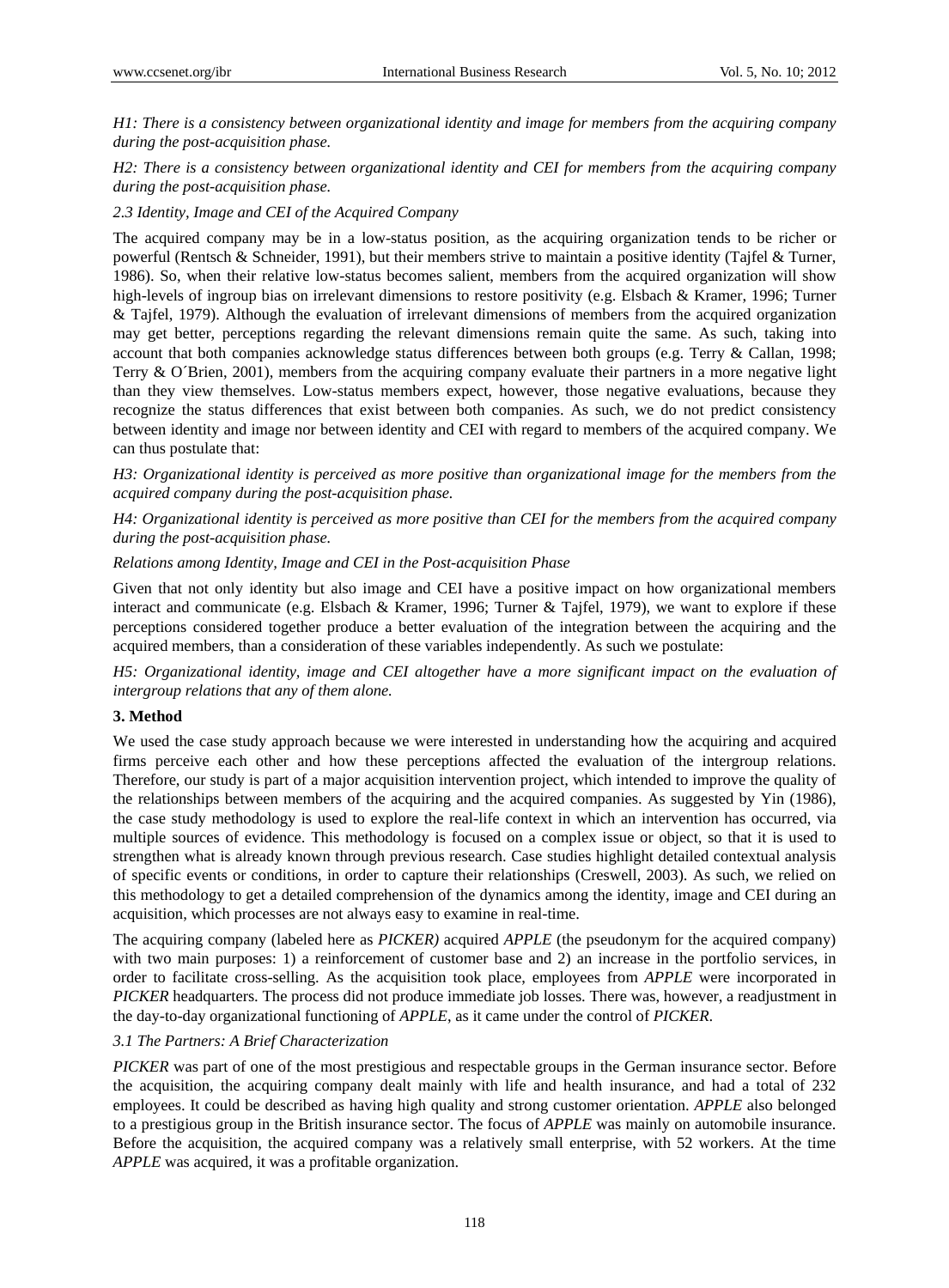This study began three months after the acquisition. By this time, members from *PICKER* and *APPLE* did not interact with each other, even during lunch time. Data were collected in the post-acquisition company over a period of four months. As the construction of a new identity takes several months or even years (Dutton, Dukerich & Harquail, 1994; Gioia & Thomas, 1996), members from *PICKER* and *APPLE* tended to remain as two different groups during the initial months of the post-acquisition phase. During this time, the acquisition should have allowed members from both companies to develop perceptions of each other, as they interacted and worked together.

# *3.2 Design and Data Collection*

We used a mixed design to study a post-acquisition insurance organization with two sequential steps: a qualitative followed by a quantitative phase. The purposes of the qualitative phase were: (1) to analyze what the acquisition situation meant during the post-acquisition phase and (2) to identify the key-indicators of identity, image and CEI of the post-acquisition organizational members. Data was collected from a qualitative questionnaire that took about 20 minutes to fill. These data were later used to build a quantitative questionnaire that was first tested on a small pilot study, to check the external validity of the items. The quantitative questionnaire aimed to compare identity, image and CEI of organizational members that came from the acquiring and the acquired organization. The quantitative questionnaire took about 30 minutes to be completed.

### *3.3 Participants*

There were 20 participants in the qualitative phase, 10 from each company. In the quantitative phase, a total of 195 questionnaires were returned, corresponding to a response rate of approximately 80 percent. This sample included approximately the same proportion of employees from the two pre-acquisition organizations. Specifically, this sample integrated 160 employees from *PICKER* and 35 from *APPLE*, each one representing about 70 percent of all the employees from each company (*PICKER* had a total of 232 employees and *APPLE*  52). They were all full-time insurance consultants, with responsibilities for managing a number of client accounts.

### *3.4 Measures and Data Analysis*

*Qualitative Questionnaire.* Two versions of the same qualitative questionnaire were developed: The *PICKER Qualitative Questionnaire*, to be filled by the acquiring members and the *APPLE Qualitative Questionnaire*, to be applied to the acquired members. Each questionnaire is composed by 4 questions (table 1).

| Table 1. Questions explored in the Qualitative phase applied to PICKER |  |  |  |  |
|------------------------------------------------------------------------|--|--|--|--|
|                                                                        |  |  |  |  |

#### *Research Questions*

1. How do you perceive this acquisition process? Please describe what you feel about this acquisition and the effects you think it will produce.

2. What do you think about the members that were from *PICKER*? Please describe *how you perceive members from PICKER as a group in a general way*, using adjectives. Base your answer on the behaviors of members from *PICKER*. In your description, try to include both positive and negative characteristics.

3. What do you think about the members that were from *APPLE*? Please describe *how you perceive members from APPLE as a group in a general way*, using adjectives. Base your answer on the behaviors of members from *APPLE*. In your description, try to include both positive and negative characteristics.

4. How do you think that members from *APPLE* perceive people from *PICKER*? Please describe *how you think members from APPLE perceive members from PICKER as a group in a general way*, using adjectives. Base your answer on the behaviors of members from *PICKER* that are seen by *APPLE*. In your description, try to include both positive and negative characteristics.

The first question was targeted to how both groups evaluated the acquisition and the effects it produced in the organizational life. This question was included to let both the acquiring and the acquired members express what they felt about post-acquisition integration and how they interacted with each other.

The second question focused on how members from each company perceived themselves as a group (as the acquiring, in the case of *PICKER*, or the acquired group, in the case of *APPLE*). It was based on the question defining organizational identity: "who are we?" (Albert & Whetten, 1985; Ashforth & Mael, 1989). We asked respondents to describe themselves using adjectives, as proposed by Bartel (2001). An open-question was made in order to elicit a wide variety of responses, a method similar to "free association", as recommended by Pratt and Rafaeli (1997). To measure organizational identity we relied on how respondents defined their colleagues from the pre-acquisition company as a group. So, the evaluation of identity was based on the characteristics of the individuals that form the organization and not on the characteristics of the organization as a whole. Although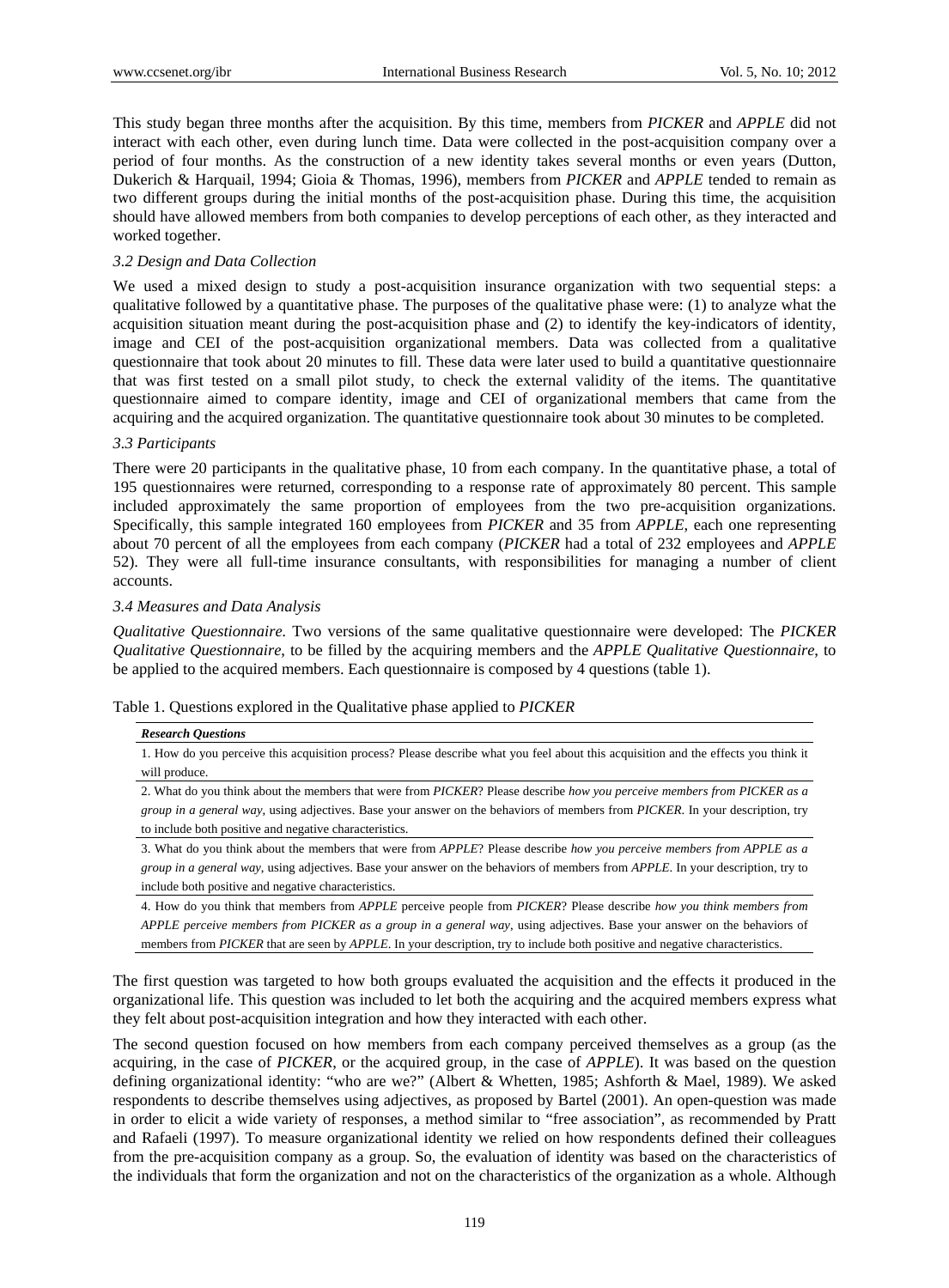both measures are reported in the literature, we followed the suggestions of Albert and Whetten (1985) and Foreman and Whetten (2002).

The third question measured how organizational members from each company saw members from the other company and was anchored in the question representing organizational image: "How do others perceive us?" (Alvesson, 2001; Berg, 1985). Although the concept of image refers to the totality of outsiders´ perceptions of the firm, in this study we limited these perceptions to members of the counterpart company only (the acquired company in the case of the acquiring one, and the acquiring company in the case of the acquired one).

The fourth question was derived from the central question in the CEI literature: "How do we think outsiders perceive us?" (Dutton, Dukerich & Harquail, 1994; Gioia, Schultz & Corley, 2000). It evaluated how people from each company believe that the members from the other company perceive them. As with the concept of image, in the case of CEI the term "outsiders" refers to members of the counterpart company only.

In the case of the second, third and fourth questions, respondents were asked to base their answers on the behaviors of the group they were describing. This instruction aimed at maximizing the probability of anchoring descriptions of members from the group on behaviors that were actually seen rather than on stereotypes formed about the groups, and was the rationale for beginning the study only three months after the acquisition.

Following Miles and Huberman (1994), answers to the four questions were analyzed one by one. Data were fractured and examined line by line (Strauss & Corbin, 1998). Units of meaning were coded, generating a pool of first-level terms and concepts. Next, through a process of constant comparison, in which similarities and differences were identified, first-level codes were grouped into a smaller number of categories, second-level terms, that defined similar ideas. Analysis of the first question generated a total of 23 categories, or second-level terms, which were used as possible indicators of the consequences of the acquisition that were perceived by the organizational members. These same codes were used as items of the quantitative questionnaire (see Table 2). From responses to the last three questions (organizational identity, organizational image and CEI) a set of 28 second-level terms emerged. They were used as possible indicators of organizational members´ perceptions of organizational identity, image and CEI. These same codes were used as items of the quantitative questionnaire (Table 3).

| <b>Acquisition's Consequences</b>                                               |      | <b>PICKER &amp; APPLE</b> | <b>PICKER</b> |      | <b>APPLE</b> |      |
|---------------------------------------------------------------------------------|------|---------------------------|---------------|------|--------------|------|
| <b>Item</b>                                                                     | Mean | S.D.                      | Mean          | S.D. | Mean         | S.D. |
| At this moment, I think that the acquisition means                              |      |                           |               |      |              |      |
| 1. An opportunity and a challenge in personal and professional terms.           | 4.47 | 1.43                      | 4.44          | 1.40 | 4.62         | 1.55 |
| 2. A fear of not being successful in the new company and being rejected.*       | 1.85 | 1.30                      | 1.79          | 1.20 | 2.50         | 1.48 |
| 3. Effectiveness increase in the internal operations, processes and procedures. | 3.43 | 1.37                      | 3.39          | 1.37 | 3.65         | 1.34 |
| 4. Losing identity as a consequence of entering in a new company.*              | 2.65 | 1.55                      | 2.51          | 1.51 | 3.31         | 1.60 |
| 5. Learning new knowledge.                                                      | 4.68 | 1.40                      | 4.64          | 1.38 | 4.82         | 1.46 |
| 6. An ineffective growth strategy.*                                             | 1.82 | 1.23                      | 1.84          | 1.23 | 1.70         | 1.27 |
| 7. Having better tools to give a high quality service.                          | 4.64 | 1.34                      | 4.58          | 1.31 | 4.88         | 1.45 |
| 8. Enlarging the product portfolio with products that I don't know how to       | 4.35 | 1.61                      | 4.30          | 1.59 | 3.83         | 1.58 |
| $use.*$                                                                         | 5.28 | 1.01                      | 5.29          | 0.99 | 5.26         | 1.09 |
| 9. An opportunity to increase cross-selling and customer's portfolio.           | 4.16 | 1.52                      | 4.02          | 1.51 | 4.76         | 1.44 |
| 10. Benefiting from the integration in a wider company.                         | 2.36 | 1.42                      | 2.40          | 1.40 | 2.17         | 1.50 |
| 11. A strategy to grow in the short term, but with no sustainability in the     |      |                           |               |      |              |      |
| future.*                                                                        | 4.28 | 1.30                      | 4.16          | 1.28 | 4.82         | 1.25 |
| 12. An opportunity to show management skills and know-how.                      | 2.33 | 1.52                      | 2.46          | 1.55 | 1.68         | 1.17 |
| 13. A threat to the organizational culture of my company.*                      | 4.64 | 1.20                      | 4.57          | 1.17 | 4.80         | 1.35 |
| 14. A better future for my company.                                             | 3.10 | 1.59                      | 3.18          | 1.62 | 2.96         | 1.45 |
| 15. Difficulties of integration in the new company.*                            | 5.03 | 1.01                      | 5.07          | 0.96 | 4.80         | 1.21 |
| 16. More competitiveness in the market.                                         | 2.78 | 1.51                      | 2.74          | 1.47 | 2.95         | 1.72 |
| 17. Low trust in my new colleagues.*                                            | 5.03 | 1.17                      | 5.02          | 1.10 | 5.06         | 1.50 |
| 18. Obtaining a wider set of products.                                          | 3.57 | 1.63                      | 3.55          | 1.64 | 3.71         | 1.46 |
| 19. A threat to employment.*                                                    | 3.45 | 1.32                      | 3.43          | 1.31 | 3.51         | 1.34 |
| 20. A better relationship among colleagues.                                     | 4.66 | 1.28                      | 4.59          | 1.29 | 5.00         | 1.21 |
| 21. New opportunities for the most adaptable and prepared employees.            | 2.91 | 1.80                      | 2.52          | 1.60 | 4.68         | 1.61 |
| 22. A decrease in social benefits.*                                             | 3.21 | 1.48                      | 3.08          | 1.47 | 3.56         | 1.44 |
| 23. A positive salary evolution.                                                |      |                           |               |      |              |      |

Table 2. Items, means and standard deviations of the scale "Evaluation of the Acquisition"

Note: \* Denotes a reversed item.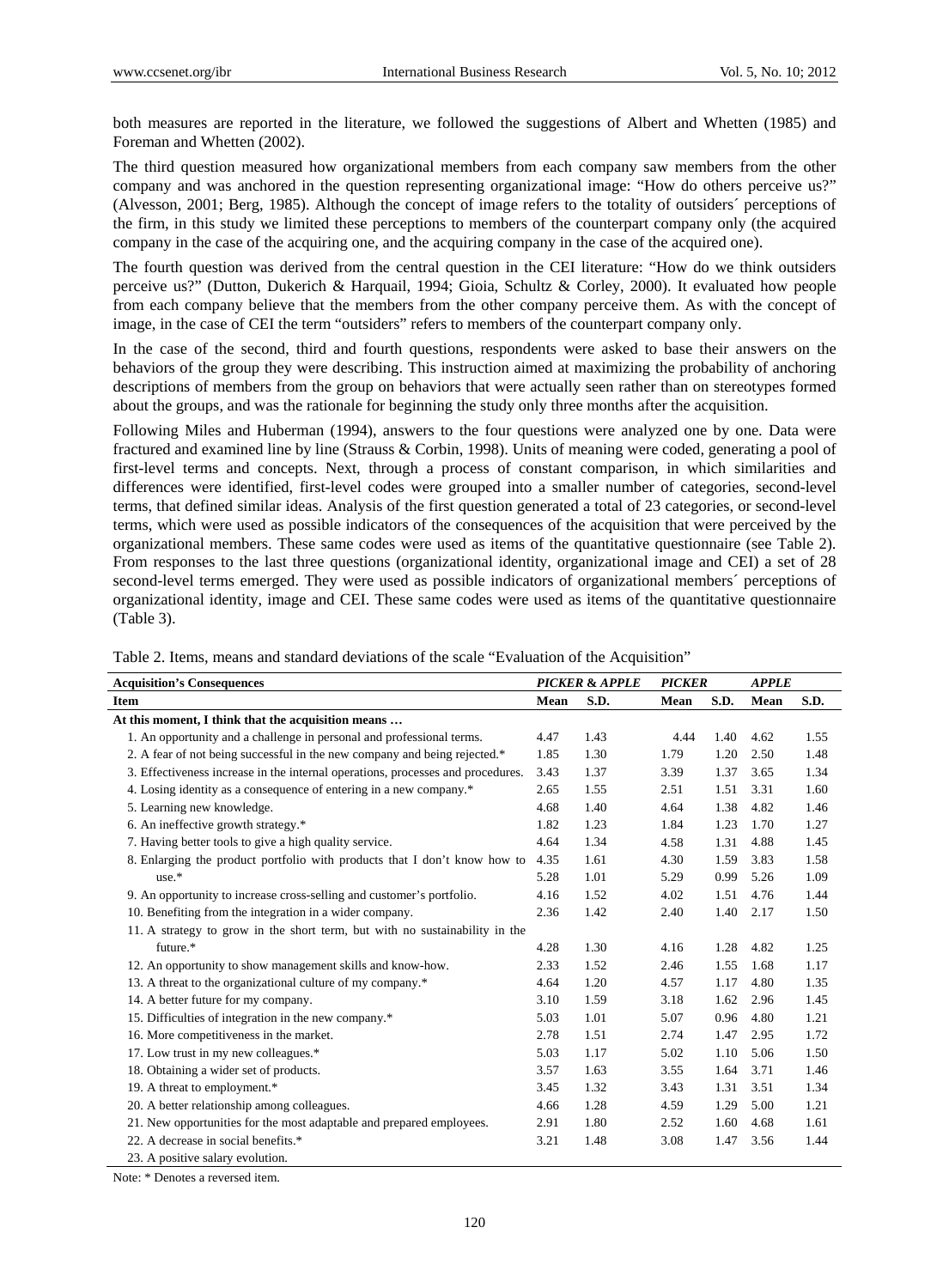|     | <b>Item</b>                                                                       |
|-----|-----------------------------------------------------------------------------------|
|     | To what degree do these characteristics describe employees that came from PICKER: |
| 1.  | Better organization skills.                                                       |
| 2.  | Flexibility in problem solving.                                                   |
| 3.  | Ability to do a wide variety of tasks.                                            |
| 4.  | Flexibility in customer negotiation.                                              |
| 5.  | A strong customer's orientation.                                                  |
| 6.  | A teambuilding orientation.                                                       |
| 7.  | Cordiality and communicability with colleagues.                                   |
| 8.  | Better technical skills.                                                          |
| 9.  | A sensible and dynamic market orientation.                                        |
| 10. | High results orientation.                                                         |
| 11. | High identification with the new company.                                         |
| 12. | A clear global vision of the new company.                                         |
| 13. | High cohesiveness inside the department.                                          |
| 14. | High cohesiveness with other areas of the company.                                |
| 15. | Sharing a homogeneous group culture.                                              |
| 16. | Care about problems.                                                              |
| 17. | Have interiorized the new culture.                                                |
| 18. | High levels of initiative.                                                        |
| 19. | Accept changes in a positive way.                                                 |
| 20. | Treat colleagues in a friendly way.                                               |
| 21. | Behave in accordance with the structural hierarchy.                               |
| 22. | Collaborate with other departments/ areas.                                        |
| 23. | High ability to establish priorities.                                             |
| 24. | High market orientation.                                                          |
| 25. | High levels of decision making.                                                   |
| 26. | High ability for technology adaptation.                                           |
| 27. | Behave according to the organizational rules and procedures.                      |
| 28. | Show responsibility for their own behavior.                                       |

|               |  | Table 3. Evaluation of "Organizational Identity", "Organizational Image" and "CEI" in the Quantitative |  |  |  |  |
|---------------|--|--------------------------------------------------------------------------------------------------------|--|--|--|--|
| Questionnaire |  |                                                                                                        |  |  |  |  |

*Quantitative Questionnaire.* Immediately after analyzing qualitative data, we developed the quantitative questionnaire aimed to compare identity, image and CEI of organizational members that came from both organizations.

The questionnaire contained the indicators of organizational members´ perceptions, as suggested by Bartel (2001) and Foreman and Whetten (2002). This measure was composed of four parts. The first part was directed at the evaluation of the acquisition in terms of the effects it had on the organizational functioning and was composed of 23 items (Table 2). The second, third and fourth parts measured organizational identity, organizational image and CEI, respectively, with 28 items each (Table 3). A 6-point scale was used, from "I strongly disagree" (1) to "I strongly agree" (6). We decided to use the same items in the second, third and fourth parts of the questionnaire because: (1) the same items were mentioned for evaluating organizational identity, image and CEI in the qualitative phase; (2) we sought to compare the answers between members from *PICKER* and *APPLE*.

### **4. Results**

We present the results in two steps, beginning with a preliminary analysis to confirm that organizational identity, organizational image and CEI are independent variables. Next, we present the perceptions of both groups about each other and we finish by examining data in line with our five hypotheses.

### *4.1 Preliminary Analysis*

We conducted a confirmatory factor analysis (CFA) of the items pertaining to organizational identity, organizational image and CEI in order to check for construct independence. Results indicated that a three-factor model fit the data moderately well  $[X^2/df = 2.16$ , goodness-of-fit index (GFI) = .59, comparative fit index (CFI) = .76, root-mean-square error of approximation (RMSEA) = .07]. The correlation between the Organizational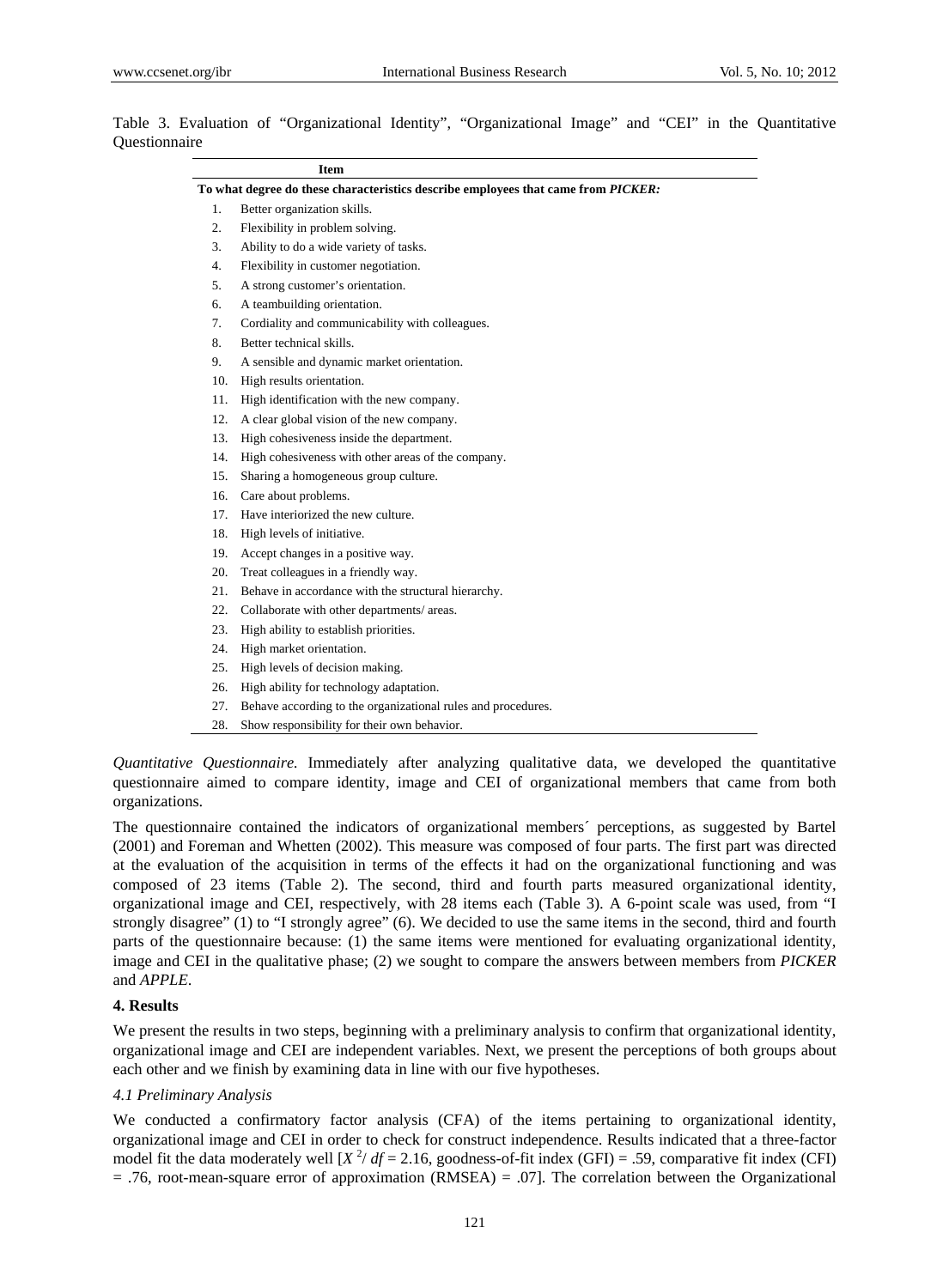Image and Organizational Identity was suppressed of the model as demonstrated to be insignificant (r=.01;  $p=856$ ). Item loadings were as proposed and were significant ( $p < .001$ ), providing evidence for convergent validity. The hypothesis that the three variables converged on one common factor was rejected because of the poorer fit in the 1 factor model  $[+X^2(3) = 0,179, p < .980]$ , as the regression weights from the common factor had no significant impact on the 3 variables ( $p_{OM} = .699$ ;  $p_{OD} = .703$ ;  $p_{CEI} = .603$ ).

In conclusion, we considered our three variables – organizational identity, organizational image and CEI – to be not only theoretically, but also empirically distinguishable, with an evidence of discriminant validity demonstrating the different constructs evaluated  $[+X^2(3) = 0,000, p < .0001]$ .

# *4.2 Perceptions of the Acquiring and the Acquired Members*

Means, standard deviations, Cronbach alphas, and correlations about how the acquiring and acquired members perceive themselves and each other are presented in Table 4.

| <b>Variable</b>                         | Mean | S.D. |         | 2       | 3       | 4       | 5       | $\mathbf o$ |       | 8     |
|-----------------------------------------|------|------|---------|---------|---------|---------|---------|-------------|-------|-------|
| 1. PICKER Organizational Identity       | 4.55 | 0.76 | (.97)   |         |         |         |         |             |       |       |
| 2. <i>APPLE</i> Organizational Identity | 4.72 | 0.78 | a       | (.95)   |         |         |         |             |       |       |
| 3. PICKER Organizational Image          | 4.33 | 0.90 | a       | .22     | (.95)   |         |         |             |       |       |
| 4. <i>APPLE</i> Organizational Image    | 3.47 | 0.97 | $-.03$  | a       | a       | (0.96)  |         |             |       |       |
| 5. PICKER CEI                           | 4.38 | 0.79 | .49**   | a       | a       | $.37**$ | (.96    |             |       |       |
| 6. APPLE CEI                            | 4.59 | 0.67 | a       | $.52**$ | $.37*$  | a       | a       | (93)        |       |       |
| 7. PICKER Acquisition's Consequences    | 4.17 | 0.63 | $.27**$ | a       | a       | $.40**$ | $.35**$ | a           | (.83) |       |
| 8. APPLE Acquisition's Consequences     | 4.27 | 0.70 | a       | .19     | $.54**$ | a       | a       | $.30*$      | a     | (.85) |

Table 4. Descriptive Data. Means, Standard Deviations, and Correlations

Note: Numbers in parentheses on the diagonal are the Chronbach´s alpha coefficients of the scales. \*  $p < .05$ ; \*\*  $p < .01$ . a It was not possible to compute the correlation between these variables, because the respondents are not the same. For each variable (identity, image, CEI and acquisition's consequences) a total of 195 responses were obtained and then categorized into responses from *PICKER* and responses from *APPLE*.

*PICKER* (M = 4.55) and *APPLE* members (M = 4.72) present a positive identity. Organizational images of both companies were positive, but *APPLE* was perceived by members of the *PICKER* organization in a less positive light (M = 3.47). Both companies perceived each others' evaluations in a positive way ( $M_{\text{PICKER}} = 4.38$ ;  $M_{\text{APPLE}} =$ 4.59). Regarding the evaluation of the acquisition, members from both companies perceived post-acquisition phase in a relatively positive way ( $M_{\text{PICKER}} = 4.17$ ;  $M_{\text{APPLE}} = 4.27$ ). All scales had adequate Cronbach alphas, indicating high levels of reliability (between 0.83 and 0.97).

### 4.2.1 Picker

To study H1, which predicted that there would be consistency between organizational identity and organizational image during post-acquisition phase for members from the acquiring company, a T-Test for independent samples was used. Results showed that differences between the means of both groups were not significant  $[t(194) = 1.4$ ; p > .05]. The organizational identity (M = 4.55) of *PICKER* did not differ significantly from its organizational image (M = 4.33). There was consistency between how *PICKER* members perceived themselves and how they were perceived by *APPLE* members. This result was also supported by qualitative data, which revealed that *PICKER* members were perceived by both groups as having high market orientation and flexibility when dealing with customers. As one *APPLE* member described:

"They [*PICKER* members] try to sell the product that is most adapted to the customer's needs. If the customer says that the product is really expensive, they show flexibility to negotiate".

H2 proposed that in the case of members from the acquiring company, there would be consistency between organizational identity and CEI during post-acquisition phase. The T-Test for paired samples demonstrated significant differences between organizational identity and CEI  $[(t (194) = 3.3; p < .01]$ . For *PICKERs*, the organizational identity ( $M = 4.55$ ) was significantly different from CEI ( $M = 4.38$ ). The organizational identity shared by the *PICKER* members was significantly more positive than the way they expected to be perceived by *APPLE* members. This result is also in accordance with the qualitative data, as can be seen by the following passage from one *PICKER* member:

"They [APPLE members] think that we [PICKER members] do not care about problems and that the majority of us do not even talk to them."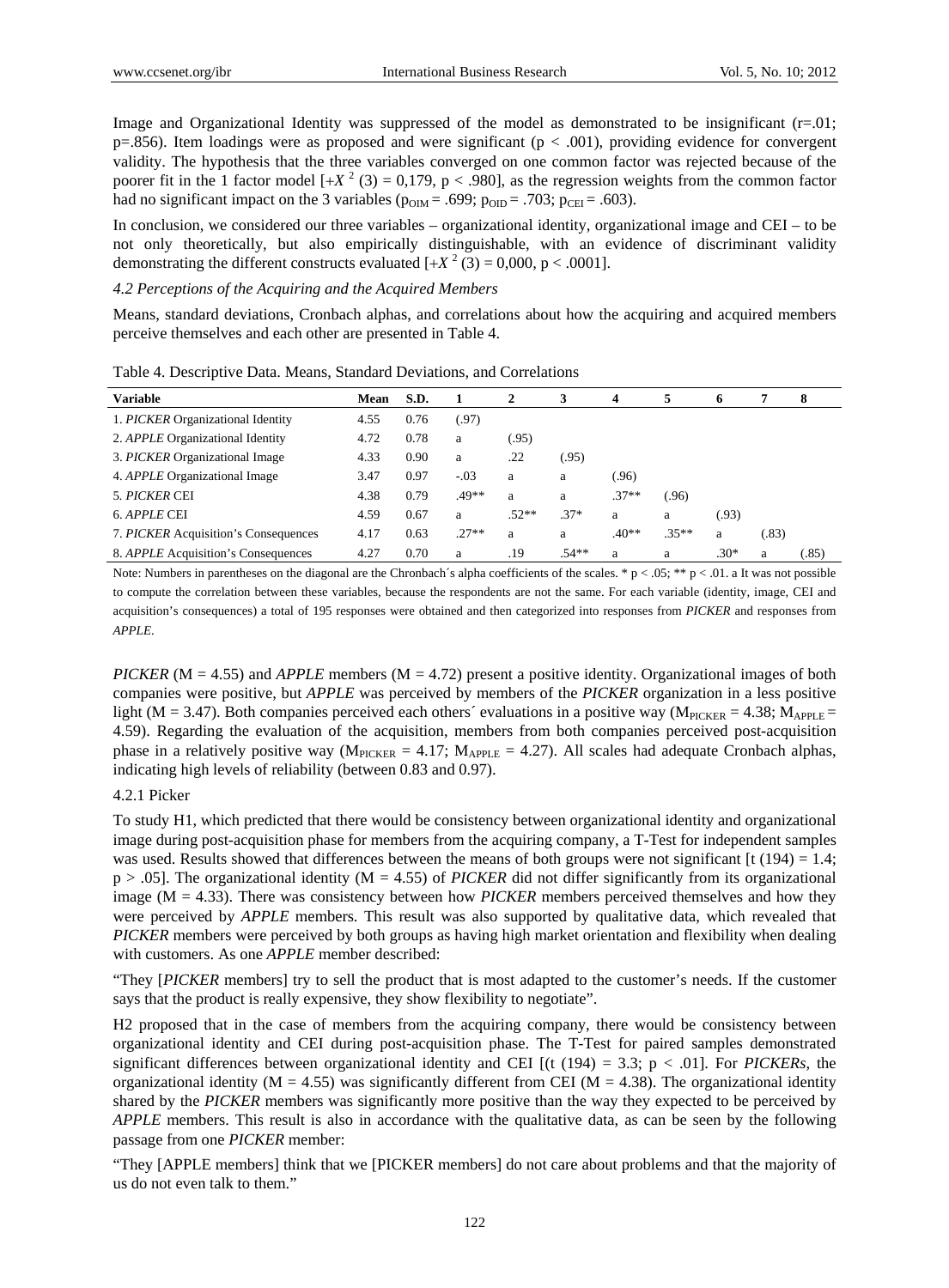# 4.2.2 Apple

Hypothesis 3 proposed that, concerning members from the acquired company, organizational identity would be perceived as more positive than organizational image during the post-acquisition phase. The T-Test for independent samples showed the presence of significant differences between the means of both groups  $[t(194) =$ 6.4;  $p < .01$ ]. For *APPLE*, organizational identity ( $M = 4.72$ ) was significantly more positive than organizational image ( $M = 3.47$ ). Members from the acquired company perceived themselves in a more positive light than they were perceived by the acquiring members, as mentioned by one *PICKER* member:

"They [APPLE members] need to develop their selling skills. They have to be more flexible when negotiating with customers if they really want to sell."

To test H4, which predicted that organizational identity would be perceived as more positive than CEI for members from the acquired company during the post-acquisition phase, we used a T-Test for paired samples. Results showed the existence of significant differences between both perceptions  $\lceil t (194) = 2.4$ ;  $p < .05$ ]. Once more, for *APPLE* organizational identity was significantly different from its CEI [t (194) = 2.4; p < .05]. Organizational identity was significantly more positive  $(M = 4.72)$  than CEI  $(M = 4.59)$ . The acquired members perceived themselves in a more positive fashion than they thought they were perceived by members of the acquiring company, as pointed out by one *APPLE* member:

"I do believe that they [PICKER members] do not like us very much. They think that they are better than us, especially in selling."

4.2.3 Relations among Identity, Image and CEI in the Post-acquisition Phase

To analyze H5, which proposed that identity, image and CEI altogether have a more significant impact on the evaluation of intergroup relations that any of them independently, we first conducted an exploratory factor analysis on the items to assess the dimensionality of the consequences of the acquisition. Six factors emerged and were named: personal challenge, success of the acquisition, organizational effectiveness, career benefits, intergroup relations and growth of the company (Table 5).

|                |           |                | <b>Factors</b> |          |            |               |
|----------------|-----------|----------------|----------------|----------|------------|---------------|
| Item           | Personal  | Success of the | Organizational | Career   | Intergroup | Growth of the |
|                | Challenge | Acquisition    | Effectiveness  | Benefits | Relations  | Company       |
| $\mathbf{1}$   | .701      |                |                |          |            |               |
| 5              | .768      |                |                |          |            |               |
| $12\,$         | .544      |                |                |          |            |               |
| $21\,$         | .530      |                |                |          |            |               |
| 2              |           | .590           |                |          |            |               |
| $\overline{4}$ |           | .640           |                |          |            |               |
| $10\,$         |           | .520           |                |          |            |               |
| 13             |           | .774           |                |          |            |               |
| 3              |           |                | .790           |          |            |               |
| 7              |           |                | .680           |          |            |               |
| 9              |           |                | .715           |          |            |               |
| $18\,$         |           |                | .557           |          |            |               |
| 8              |           |                |                | .679     |            |               |
| 19             |           |                |                | .637     |            |               |
| $22\,$         |           |                |                | .690     |            |               |
| 23             |           |                |                | .582     |            |               |
| $15\,$         |           |                |                |          | .656       |               |
| $17\,$         |           |                |                |          | .700       |               |
| $20\,$         |           |                |                |          | .724       |               |
| 6              |           |                |                |          |            | .550          |
| $11\,$         |           |                |                |          |            | .561          |
| 14             |           |                |                |          |            | .590          |
| 16             |           |                |                |          |            | .656          |

Table 5. Exploratory Factor Analysis on the Items of the "Acquisition's Consequences"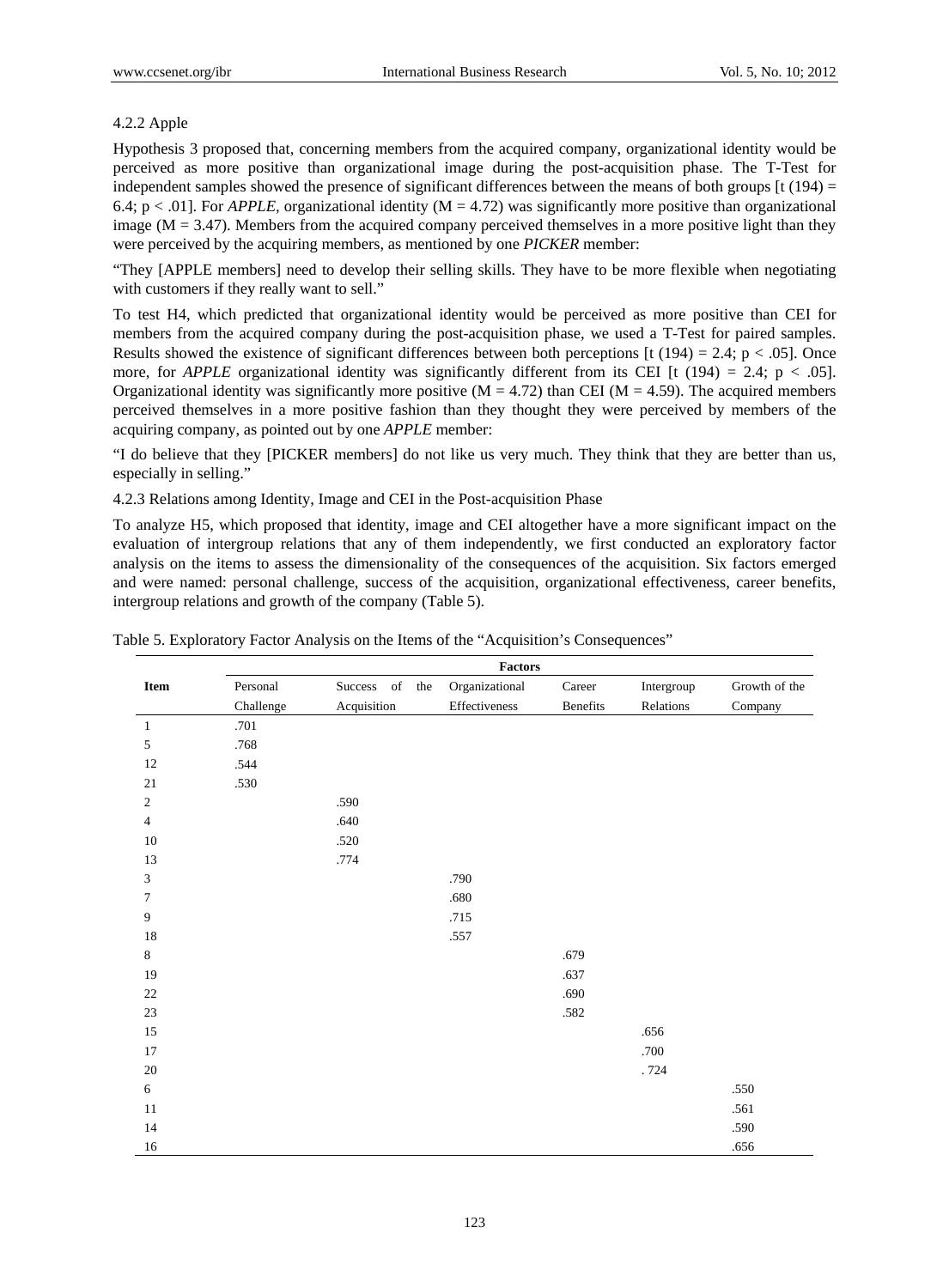The evaluation of intergroup relations, composed by the items 15, 17 and 20, was used as the dependent variable. We used both regression analysis and structure equation modeling (SEM), the latter because it is a powerful way of testing regression equations between multiple latent independent and dependent variables, each one measured by multiple indicators, simultaneously (Hair, Anderson, Tatham & Black, 1998).

Table 6. Results of Regression Analysis (RA) and Structural Equation Modeling (SEM): Effects of Antecedents on Acquisition's Consequences

|                              |         | Model 1    |          | Model 2    |         | Model 3    |         | Model 4    |  |
|------------------------------|---------|------------|----------|------------|---------|------------|---------|------------|--|
| Variable                     | RA      | <b>SEM</b> | RA       | <b>SEM</b> | RA      | <b>SEM</b> | RA      | <b>SEM</b> |  |
| Organizational Identity      | $.05**$ | $.06***$   |          |            |         |            | $.04*$  | $.04*$     |  |
| Organizational Image         |         |            | $.15***$ | $45***$    |         |            | $.08**$ | $.30**$    |  |
| <b>CEI</b>                   |         |            |          |            | $.20**$ | $.52***$   | $.12**$ | $.35***$   |  |
| Normed Chi-square $(X^2/df)$ |         | $.98**$    |          | 1.84**     |         | 1.78**     |         | $1.75***$  |  |

Note: \*  $p < .05$ ; \*\*  $p < .01$ ; \*\*\*  $p < .001$ .

Table 6 reports the results of regression analysis as well as SEM. In order to test the impact on the evaluation of intergroup relations, we entered first with organizational identity (model 1). Then, we compared this model with alternative ones. In model 2 we considered only organizational image as the independent variable and in model 3 only CEI was measured. In the last step, we entered with identity, image and CEI at the same time. Results showed that CEI was a better antecedent of the evaluation of intergroup relations than both organizational identity  $[+X^2(1) = 214, 336 \text{ p} < .001]$  and organizational image  $[+X^2(1) = 79,855 \text{ p} < .001]$ . The model considering CEI, identity and image as antecedents of the evaluation of intergroup relations at the same time provided a better fit to the data  $\left[\frac{+X^2}{3473}\right] = 5879,104 \text{ p} < .001$  than did the other models. All the fit indexes of this model were moderately better than those of the other models  $[X^{i2}/df = 1.75]$ , goodness-of-fit index (GFI)  $= .92$ , comparative fit index (CFI) = .80, root-mean-square error of approximation (RMSEA) = .06].

Below, we can find table 7 that outlines all our results.

|  | Table 7. Summary of our results |  |  |
|--|---------------------------------|--|--|
|--|---------------------------------|--|--|

|                         | <b>Picker – The Acquiring Company</b>                                                                 | <b>Apple – The Acquired Company</b>       |
|-------------------------|-------------------------------------------------------------------------------------------------------|-------------------------------------------|
| <b>Identity – Image</b> | The Identity is consistent with the Image.                                                            | The Identity is more positive than Image. |
| <b>Identity – CEI</b>   | The Identity is more positive than CEI.                                                               | The Identity is more positive than CEI.   |
| Identity,<br>Image      | Identity, Image and CEI altogether have a more significant impact on intergroup relations that any of |                                           |
| and CEI                 | them alone.                                                                                           |                                           |

# **5. Discussion and Conclusions**

The purpose of our study was to test the effect of the relationship among the identity, image and construed external image of both the acquiring and the acquired companies on intergroup relations, during the post-acquisition phase. Considering that the literature on mergers and acquisitions has focused mainly on the differences between group identities, we proposed that image and CEI would also be important for understanding how different organizational members perceive interactions with each other. We studied the *PICKER* and *APPLE* framework to suggest that the identity, image and CEI altogether would contribute to better evaluation of intergroup behavior in the new post-acquisition company and, potentially, in other post-acquisition companies.

We have empirically verified that the organizational identity of the acquiring company was consistent with its organizational image (Hypothesis 1). In other words, members from the acquiring company were perceived by others (people from the acquired company) the same way that they saw themselves. Our results demonstrated that during post-acquisition, members from *PICKER* behaved in a way that was congruent with their identity, revealing that these individuals perceived the acquired company the same way as their own company (Risberg, 1999). A sense of continuity was perceived between the old and the new organization (Knippenberg et al., 2002), which may indicate that the organizational identity of the post-acquisition company was similar to that of the acquiring organization, which is the dominant company.

This result provides evidence for the conclusions of Rosson and Brooks (2004), which states that the identity of the acquiring company tends to be maintained in the post-acquisition identity. After the acquisition, differences in group status were recognized by both *PICKER* and *APPLE* (Terry & Callan, 1998; Terry & O´Brien, 2001),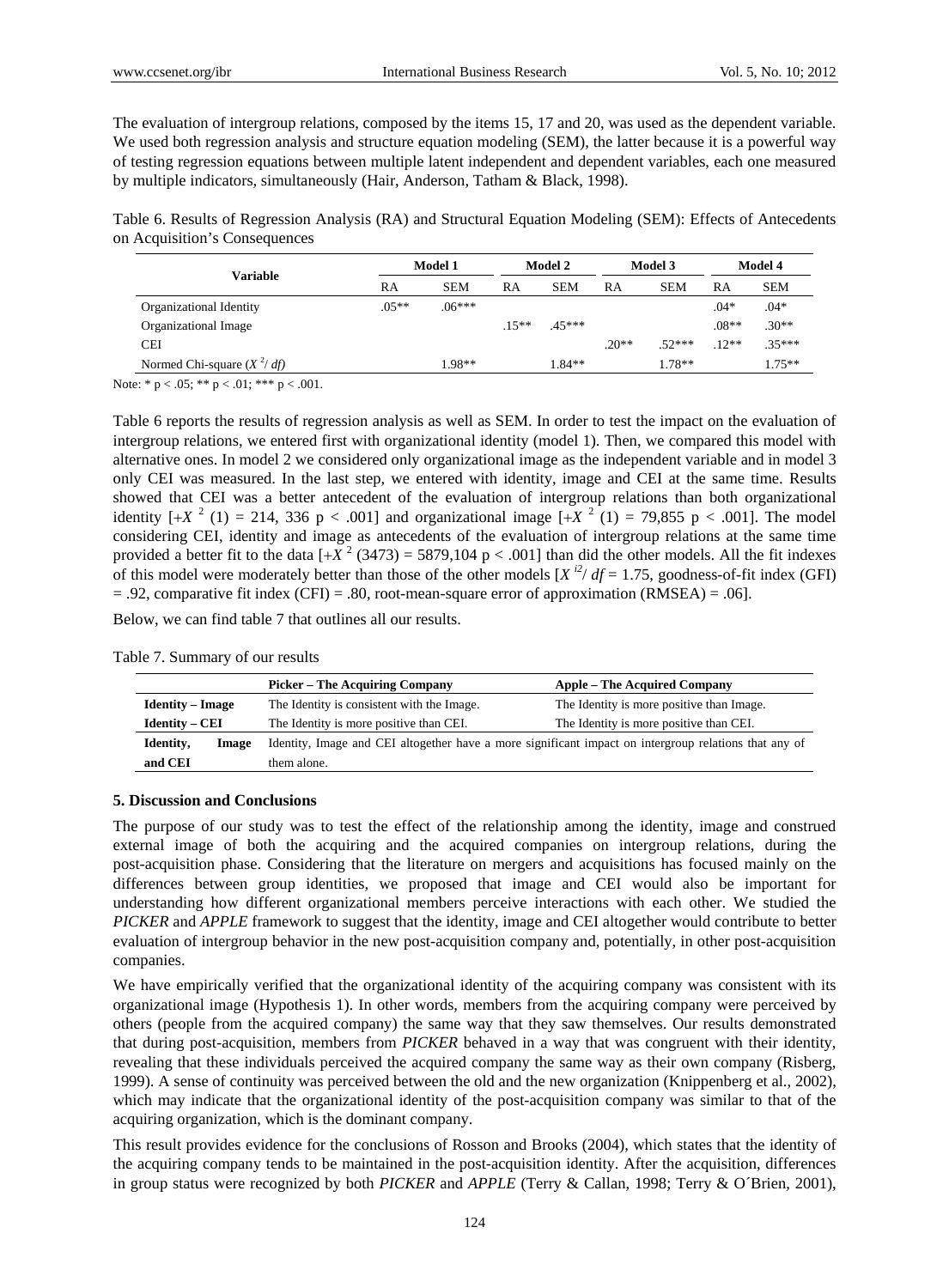and so, members from *PICKER* were regarded by members from *APPLE* as the high-status group, in congruence with their own self-views.

Contrary to our assumption, we have found no consistency between identity and CEI of members from the acquiring company (Hypothesis 2). Members from *PICKER* expected to be evaluated in a more negative way than they perceived themselves. Even recognizing that they were the high-status group (Risberg, 1999), members from *PICKER* did not expect their counterparts to evaluate them in a way consistent with their identity. This discrepancy between identity and CEI can be explained by taking into account the evaluation of the acquisition. In fact, there were no differences between how members of the two companies perceived the acquisition  $[M_{\text{PICKER}} = 4.17, M_{\text{APPLE}} = 4.27; t (194) = 0.7; p > .05$ . This result differs from other studies (e.g., Terry & Callan, 1998) in which members from the acquired company perceived the acquisition process in a more threatening way than the acquiring members.

We further analyzed how both groups responded to items specifically concerned with the intergroup relations (analysis of items 15, 17 and 20 of the scale "Evaluation of the Acquisition" - Table 2). We computed the means of the responses of each group to each of these items, and found no significant differences [item 15: M (*PICKER*) = 3.18 & M (*APPLE*) = 2.96, t (194) = 0.8; p > .05; item 17: M (*PICKER*) = 2.74 & M (*APPLE*) = 2.95, t (194) = 0.7; p > .05; item 20: M (*PICKER*) = 3.43 & M (*APPLE*) = 3.51, t (194) = 1.3; p > .05]. Even perceiving the acquisition situation in a relatively positive fashion, members from *PICKER* and those from *APPLE* did not evaluate relationships with their counterparts in a positive way, which means both groups were feeling apprehensive about each other. Because members from *PICKER* did not feel at ease when dealing with their colleagues, they were unable to reduce or avoid cognitive dissonance either to maintain perceptions of predictability or control (Swann, Stein-Seroussi & Giesler, 1992).These feelings may explain why they were expecting to be evaluated in a more negative way by their counterparts.

Our case study also revealed that the identity of members from the acquired company was perceived as more positive than their organizational image (Hypothesis 3). This means that members from *APPLE* defined themselves in a more positive way than the way they were perceived by members from *PICKER*. When their relative low-status becomes salient, meaning that their identity was being threatened, they acted in order to restore positiveness (Elsbach & Kramer, 1996; Turner & Tajfel, 1979). They displayed high levels of ingroup bias to achieve a positive identity (e.g. Terry & Callan, 1998; Terry & O´Brien, 2001). This attempt to restore positiveness explains why members from *APPLE* shared a positive identity (M = 4.72). Although trying to develop a more positive identity, both groups acknowledged their differences in status. Members from *PICKER* formed a more negative impression of those of *APPLE*, and the organizational image of the members from *APPLE* was perceived in a more negative way than their organizational identity.

Our study also demonstrated that the organizational identity of members from *APPLE* was perceived as more positive than their CEI (Hypothesis 4). This means that members from this organization perceived themselves in a more positive way than the way they thought they were perceived by members from *PICKER*. This may be explained by the status-differences between groups. Because members from both companies perceived status differences (Terry & Callan, 1998; Terry & O´Brien, 2001), the low-status group expected to be evaluated in a somewhat negative light by the high-status group.

Finally, our case study also revealed that identity, image and CEI altogether had a more significant impact on how different organizational members evaluated intergroup relations than each of these variables when isolated (Hypothesis 5). Moreover, results revealed that intergroup relations were not perceived in a positive way, which mean that both members from *PICKER* and *APPLE* did not recognize ease during the integration in the post-acquisition firm. The identity, image and CEI altogether may explain why members from both the acquiring and acquired companies felt apprehensive about each other. Given that consistency between identity and CEI was obtained neither for *PICKER* nor for *APPLE*, on the one hand, and that CEI had a more significant impact on the evaluation of intergroup relations than did either identity or image, on the other hand, we may assert that members from both *PICKER* and *APPLE* felt apprehensive in the post-acquisition firm because they thought their colleagues perceived them in a more negative way. As CEI was not consistent with identity, individuals did not enhance perceptions of either predictability or control in relation to each other (Swann et al., 1992), which derailed high-quality and trust-based relations between them. Several authors have demonstrated how identity, image and CEI, alone, are important to explain intergroup behaviors (e.g. Terry & Callan, 1998; Swan, 1987; Gioia, Shultz & Corley, 2000). This case study advanced these lines of research by showing that the relationship among these perceptions is more important to understand post-acquisition integration, than these variables in isolation. The dynamic of this relationship should thus be taken into account in order to improve the performance of both groups and the organization.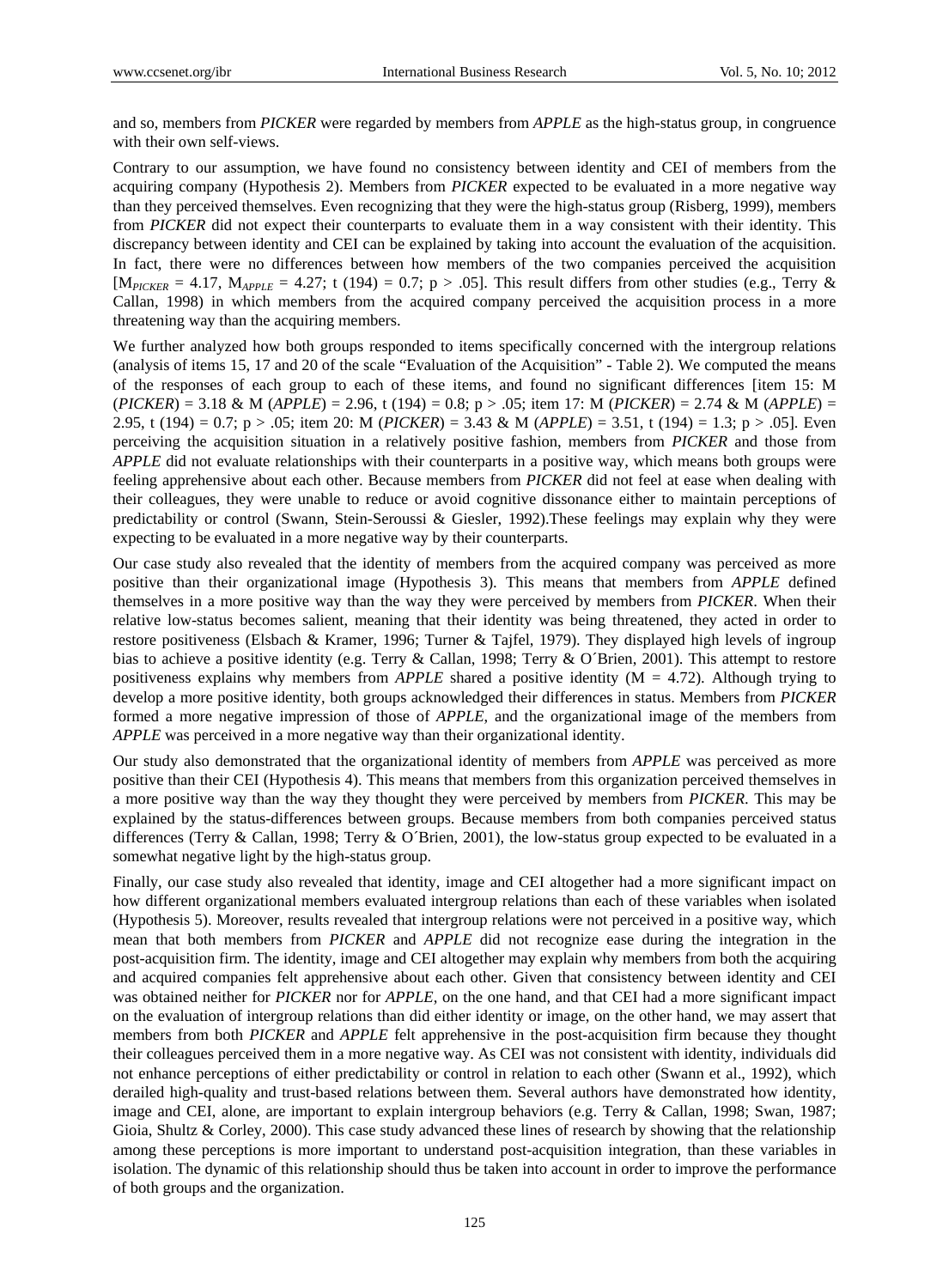# *5.1 Implications for Teams and Groups Processes Literature*

By examining identity, image and CEI of both the acquiring and acquired companies, our case study evidenced that the relationship among these three vectors might well contribute to a better understanding of intergroup integration in the post-acquisition company. Given this, we can draw important implications for the group dynamics as well as for organizational literature. As we have found consistency neither between the identity and image of the acquired members nor between the identity and CEI of both groups, our study revealed that intergroup perceptions following an acquisition might not be similar. In other words, the acquiring and the acquired members may not share the same views about themselves and about each other. As demonstrated, these inconsistencies tend to affect how the acquiring and the acquired members perceive intergroup relationships, explaining why both groups were feeling apprehensive about interacting and cooperating with each other. Given that members from the acquiring and the acquired companies did not cooperate, serious hurdles to the development of a common identity are created, as cooperation is a crucial condition for the identity construction (Tajfel, 1982; Ybema et al., 2009).

In addition to differences in organizational identity or intergroup status, as evidenced by other researchers (Terry & Callan, 1998; Terry & O´Brien, 2001), our study highlighted that both image and CEI occupy a very important role in the interpretation of interactions between different groups following an acquisition. Even more important than taking into account these variables *per se*, our study demonstrated that intergroup behavior after an acquisition can be best understood when considering the identity, image and CEI triangle. Specifically, consistency between identity and image as well as identity and CEI seems to promote better evaluations of interaction and cooperation between the acquiring and the acquired members, contributing to better post-acquisition integration. This same conclusion supports what some researchers have been defending, that the success of acquisitions rests on how the acquiring and the acquired companies are similar and complementary to each other (Finkelstein & Haleblian, 2002), which are responsible for interaction and coordination during the post-acquisition phase (Larson & Finkelstein, 1999; Graebner & Eisenhardt, 2004). Based on our case study, we may thus conclude that the success of organizational change in general, and mergers and acquisitions in particular, is in part dependent on the consistency between identity and image, and identity and CEI.

Furthermore, our study suggests that CEI is even more important in explaining how intergroup relations are evaluated between the acquiring and the acquired companies than are either identity or image. Even recognizing the importance of minimizing discrepancies between identity and CEI (Dutton & Dukerich, 1991; Gioia et al., 2000; Gioia & Thomas, 1996), this relationship was to be examined empirically. We tested it and found consistency between identity and CEI in neither the high-status company nor the low-status company. By evidencing these results, our study highlights the value of the relationship between identity and CEI, showing that the identity-image relationship is a limited way of addressing the study of intergroup behavior. This builds on the literature on organizational change and intergroup processes, which has focused mainly on organizational identity and image as well as on the relationship between them (Larsson et al., 2003; Milton & Westphal, 2005).

Our study also clarified the difference between image and CEI as two distinct concepts. As discussed, organizational image and CEI has often been treated as synonyms (Dutton & Dukerich, 1991; Hatch & Schultz, 1997). Our study demonstrated that they are distinct concepts, with independent and sometimes differential relationships with identity.

In summary, the study of the identity, image and CEI triangle may lead to a better understanding of intergroup relations following an acquisition. Consistency among identity, image and CEI may promote interaction, trust and cooperation between members from different companies, thus contributing to more positive dynamics following organizational change. We have thus contributed with a small step toward a more nuanced understanding of why organizational change in general, and acquisitions in particular, fail or succeed.

### *5.2 Implications for Practioners*

Given the importance of the consistency among identity, image and CEI during mergers and acquisitions, important practical implications can be derived. In order to contribute to a better intergroup relationship during post-acquisition phase, leaders and managers should strive to identify the identity, image and CEI of both groups after an acquisition. Similar to the workshops advocated by Mirvis and Marks (1992), emphasizing the characteristics of the business as well as the beliefs and values beyond each group, we suggest that workshops focusing on how members perceive themselves and each other may help to change these same perceptions. As pointed out by scholars of organizational change (e.g. Nadler, 1988), after becoming aware of the differences, individuals are more prone to change their perceptions with the purpose of diminishing conflicts and enhancing intergroup interaction and cooperation, thus facilitating integration following organizational change. In this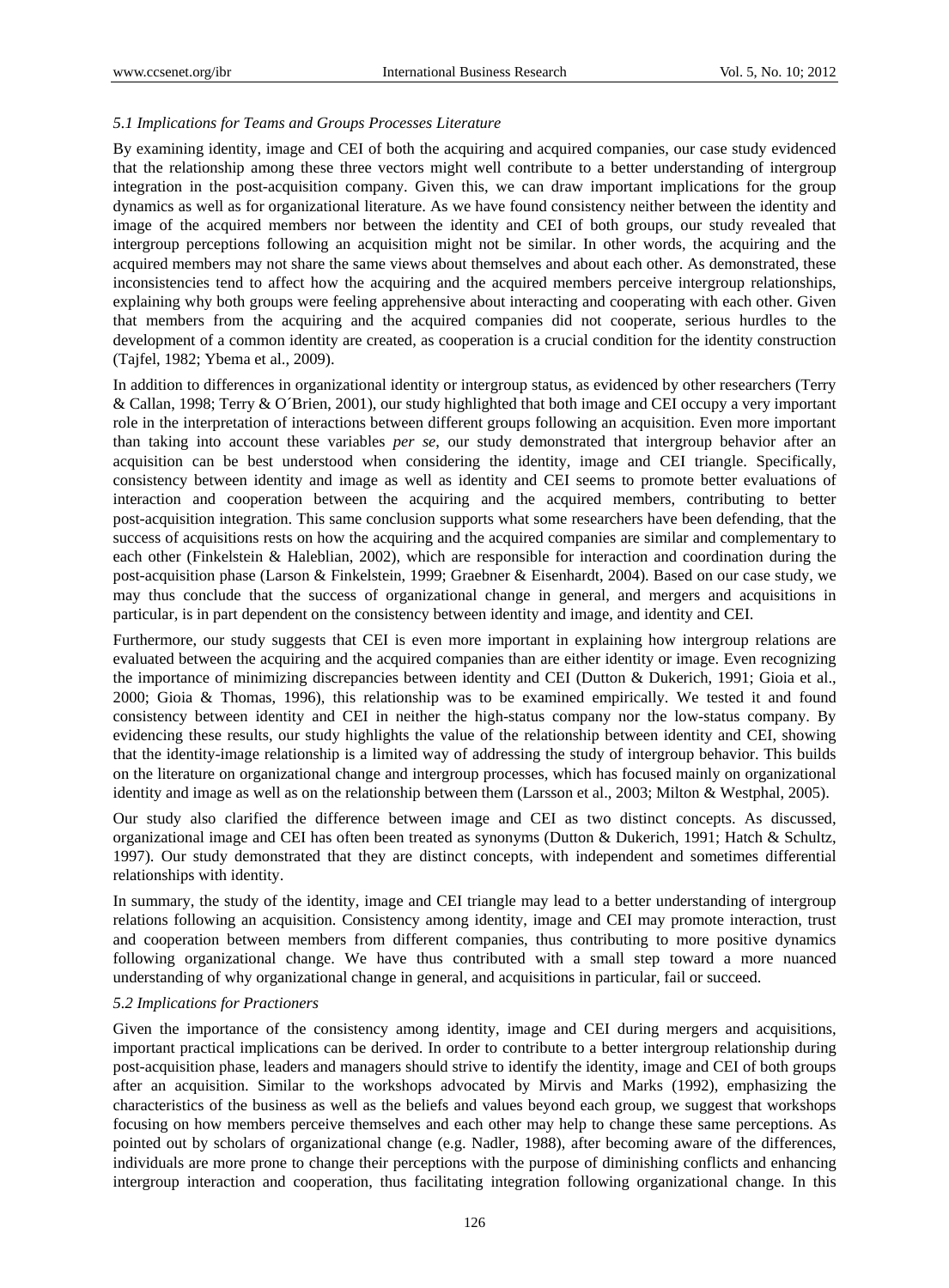sense, this article may lead to the development of new instruments of organizational diagnosis based on perceptions of individuals from both groups about identity, image and CEI. On the other hand, the information about identity, image and CEI may be helpful to organizational development or change consultants to drive the change inherent to a acquisition process.

### *5.3 Limitations of the Study and Future Directions*

Our study has some limitations that deserve consideration. Although single-case studies are primarily generalizable to theory (Miles & Huberman, 1994; Yin, 1986), our conclusions were based on a single organization. The discrepancies we found between identity and CEI as well as identity and image require subsequent study with more diverse samples, in order to investigate the conditions that promote better merger and acquisition dynamics. Similarly, the impact of such inconsistency on the behavior of individuals must await further study.

Our research was conducted three months after the acquisition. Although our investigation has evidenced differences between the identities of the two companies, these could be even more pronounced if we had collected data before the acquisition. We suggest that future studies on mergers and acquisitions measure identity before and after these processes have transpired, as a way to understand how identity develops over time. Moreover, we based our study on a relatively small sample. *APPLE* was indeed quite a small company, with only 52 employees. More studies using large samples are needed to understand intergroup behavior following acquisitions.

Concerns about the measures used in the study should also be pointed out. To measure organizational image, we intentionally limited the answers of members from each company to their perceptions about members from the other company only, because we were interested in studying the relationships between both groups. However, image is defined by Alvesson (2001) and Berg (1985) as the way outsiders (all the relevant stakeholders) perceive the organization. Future studies might address this limitation, in order to get a more complete picture of outside perceptions of an organization.

## **Acknowledgements**

We thank Albino Lopes, Miguel Pina e Cunha and Jean Bartunek for their suggestions and comments.

# **References**

- Albert, S. (1998). The Definition and Metadefinition of Identity. In Whetten, D. and P. Godfrey (Eds.), *Identity in Organizations: Developing Theory through Conversation*. Thousand Oaks, CA: Sage. http://dx.doi.org/10.4135/9781452231495.n1
- Albert, S., & Whetten, D. (1985). Organizational Identity. In L. L. Cummings and B. M. Staw (Eds.), *Research in Organizational Behavior* (vol. 7, pp. 263-295). Greenwich CT: JAI.
- Alvesson, M., Ashcraft, K. L., & Thomas, R. (2008). Identity matters: Reflections on the construction of identity scholarship in organization studies. *Organization*, *15*, 5-28. http://dx.doi.org/10.1177/1350508407084426
- Andrade, G., Mitchell, M., & Stafford, E. (2001). New Evidence and Perspectives on Mergers. *Journal of Economic Perspectives, 15*(2), 103-120. http://dx.doi.org/10.1257/jep.15.2.103
- Ashforth, B., & Mael, F. (1989). Social Identity Theory and the Organization. *Academy of Management Review*, *14*(1), 20-39. http://dx.doi.org/10.5465/AMR.1989.4278999
- Auster, E., & Sirower, M. (2002). The Dynamics of Merger and Acquisition Waves: A Three Stage Conceptual Framework. *Journal of Applied Behavioral Science*, *38*(2), 216-244. http://dx.doi.org/10.1177/00286302038002005
- Bartel, C. (2001). Social Comparison in Boundary-Spanning Work: Effects of Community Outreach on Members´ Organizational Identity and Identification. *Administrative Science Quarterly*, *46*(3), 379-413. http://dx.doi.org/10.2307/3094869
- Berg, P. (1985). Organization Change as a symbolic Transformation process. In P. Frost, Moore, M. Louis, C. Lundberg and J. Martin (Eds.), *Reframing Organizational Culture* (pp. 281-300). CA: Sage.
- Cornett-DeVito, M., & Friedman, P. (1995). Communication processes and merger success: An exploratory study of four financial institution mergers. *Management Communication Quarterly, 9*(1), 46-77. http://dx.doi.org/10.1177/0893318995009001003
- Creswell, J. (2003). *Research design: Qualitative, quantitative, and mixed methods approaches* (2nd ed.). Thousand Oaks, CA: Sage.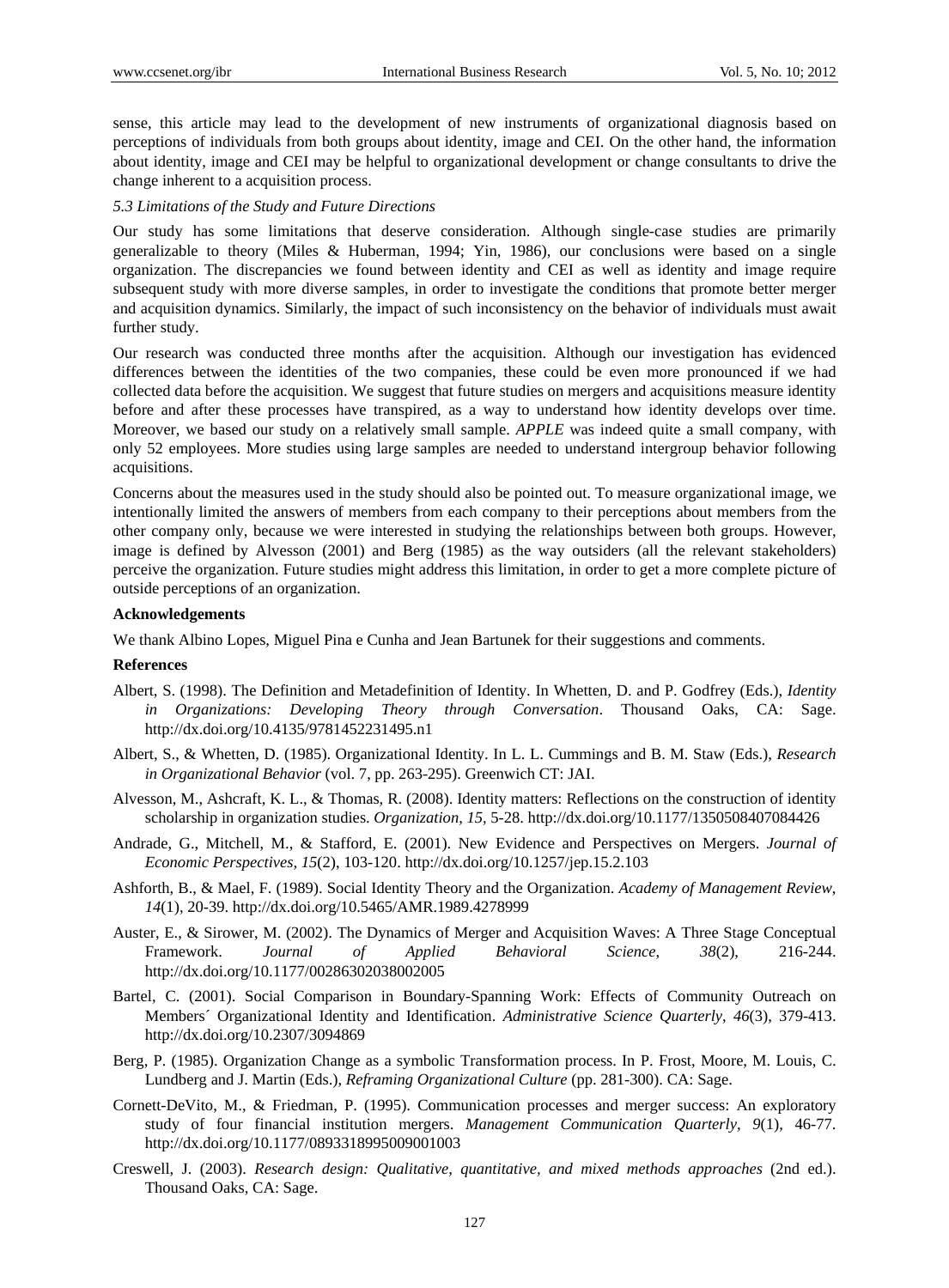- Desrochers, S., & Sargent, J. (2004). Identity Theory. *Organization Management Journal, 1*, 61-69. http://dx.doi.org/10.1057/omj.2004.14
- Dutton, J., & Dukerich, J. (1991). Keeping an Eye on the Mirror: Image and Identity in Organizational Adaptation. *Academy of Management Journal*, *34*(3), 517-554. http://dx.doi.org/10.2307/256405
- Dutton, J., Dukerich, J., & Harquail, C. (1994). Organizational Images and Member Identification. *Administrative Science Quarterly*, *39*(2), 239-263. http://dx.doi.org/10.2307/2393235
- Elsbach, K., & Kramer, R. (1996). Members´response to organizational identity threats: Encountering and countering the business week rankings. *Administrative Science Quarterly*, *41*(3), 442-482. http://dx.doi.org/10.2307/2393938
- Empson, L. (2004). Organizational identity change: managerial regulation and member identification in an accounting firm acquisition. *Accounting, Organizations and Society, 29*(8), 759-781. http://dx.doi.org/10.1016/j.aos.2004.04.002
- Festinger, L. (1957). *A theory of cognitive dissonance*. Stanford, CA: Stanford University Press.
- Finkelstein, S., & Haleblian, J. (2002). Understanding Acquisition Performance: The Role of Transfer Effects. *Organization Science*, *13*(1), 36-47. http://dx.doi.org/10.1287/orsc.13.1.36.539
- Fiol, C. M. (2002). Capitalizing on paradox: The role of language in transforming organizational identities. *Organization Science*, *13*(6), 653-666. http://dx.doi.org/10.1287/orsc.13.6.653.502
- Foreman, P., & Whetten, D. (2002). Member´s Identification with Multiple-Identity Organizations. *Organization Science*, *13*(6), 618-635. http://dx.doi.org/10.1287/orsc.13.6.618.493
- Gaughan, P. (2001). Mergers and Acquisitions: An Overview. In P. A. Gaughan (Ed.). *Mergers, Acquisitions, and Corporate Restructurings* (3rd ed.). New York: John Wiley & Sons.
- Gioia, D., & Thomas, J. (1996). Identity, Image and Issue Interpretation: Sensemaking during Strategic Change in academia. *Administrative Science Quarterly*, *41*(3), 370-407. http://dx.doi.org/10.2307/2393936
- Gioia, D., Schultz, M., & Corley, K. (2000). Organizational Identity, Image and Adaptative Instability. *Academy of Management Review*, *25*(1), 63-81. http://dx.doi.org/10.2307/259263
- Glick, W. (1985). Conceptualizing and Measuring Organizational and Psychological Climate: Pitfalls in Multilevel Research. *Academy of Management Review*, *10*(3), 601-616. http://dx.doi.org/10.2307/258140
- Graebner, M., & Eisenhardt, K. (2004). The Seller´s Side of the Story: Acquisition as Courtship and Governance as Syndicate in Entrepreneurial Firms. *Administrative Science Quarterly*, *49*, 366-403.
- Hatch, M. J., & Schultz, M. (1997). Relations between Organizational Culture, Identity and Image. *European Journal of Marketing*, *31*(5/6), 356-365. http://dx.doi.org/10.1108/eb060636
- Hatch, M. J., & Schultz, M. (2002). The Dynamics of Organizational Identity. *Human Relations*, *55*(8), 989-1018. http://dx.doi.org/10.1177/0018726702055008181
- Haunschild, P., Moreland, R., & Murrell, A. (1994). Sources of resistance to mergers between groups. *Journal of Applied Social Psychology, 24*, 1150-1178. http://dx.doi.org/10.1111/j.1559-1816.1994.tb01549.x
- Hogg, M., & Terry, D. (2000). Social Identity and Self-Categorization Process in Organizational Contexts. *Academy of Management Review*, *25*(1), 121-140. http://dx.doi.org/10.5465/AMR.2000.2791606
- James, L., Demaree, R., & Wolf, G. (1984). Estimating withingroup interrater reliability with and without response bias. *Journal of Applied Psychology, 69*, 85-98. http://dx.doi.org/10.1037/0021-9010.69.1.85
- Knippenberg, D., Knippenberg, B., Monden, L., & Lima, F. (2002). Organizational identification after a merger: A social identity perspective. *British Journal of Social Psychology, 41*, 233-252. http://dx.doi.org/10.1348/014466602760060228
- Labianca, G., Fairbank, J., Thomas, J., Gioia, D., & Umphress, E. (2001). Emulation in academia: Balancing structure and identity. *Organization Science, 12*(3), 312-330. http://dx.doi.org/10.1287/orsc.12.3.312.10101
- Larson, R., & Finkelstein, S. (1999). Integrating Strategic, Organizational and Human Resource Perspectives on Mergers and Acquisitions: A case study of synergy realization. *Organization Science, 10*(1), 1-26. http://dx.doi.org/10.1287/orsc.10.1.1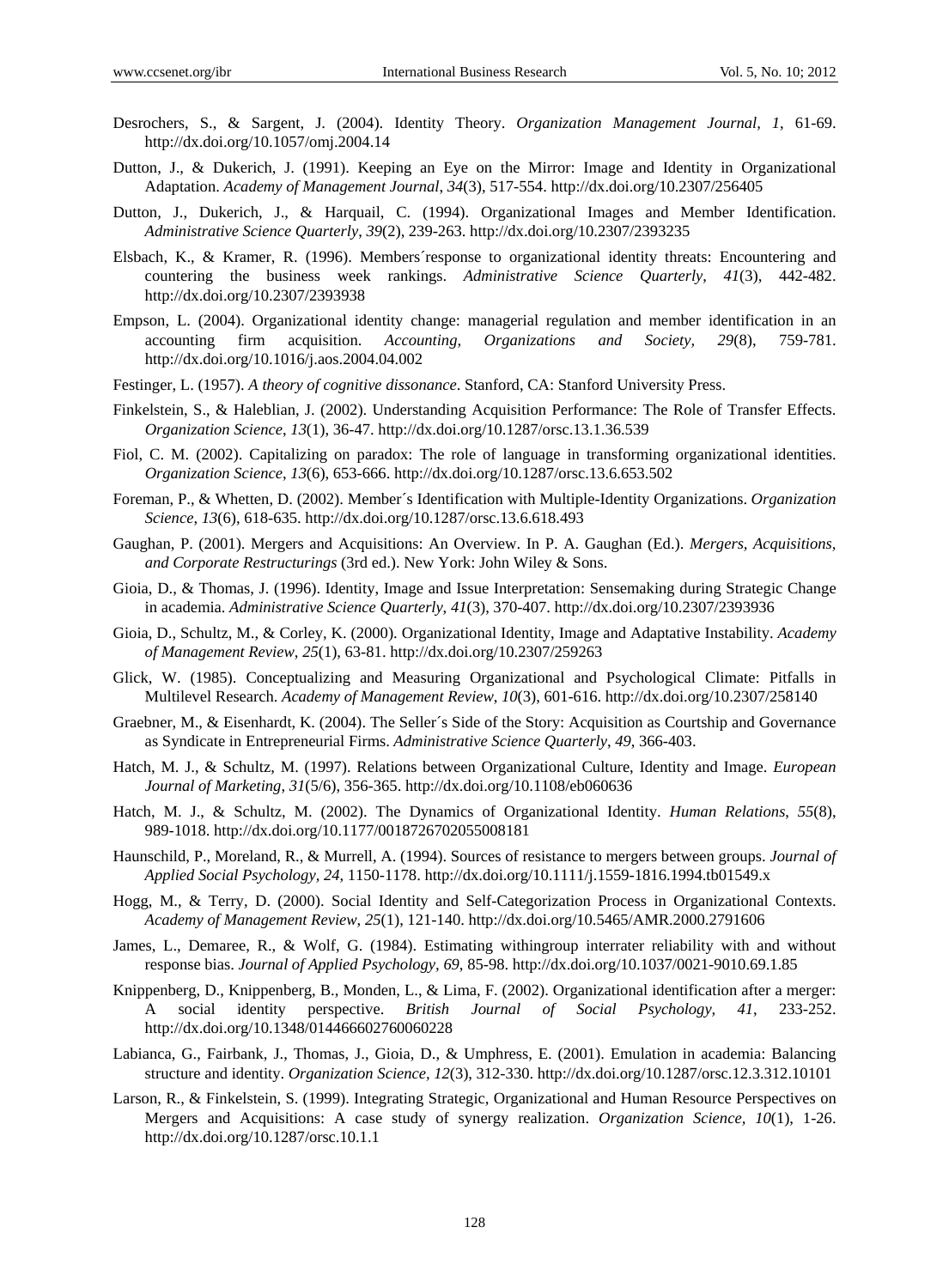- Larsson, R., Brousseau, K., Driver, M., Holmqvist, M., & Tarnovskaya, V. (2003). International growth through cooperation: Brand-driven strategies, leadership, and career development in Sweden. *Academy of Management Executive*, *17*(1), 7-24. http://dx.doi.org/10.5465/AME.2003.9474807
- Liao, H., & Chuang, A. (2004). A Multilevel Investigation of Factors Influencing Employee Service Performance and Costumer Outcomes. *Academy of Management Journal*, *47*(1), 41-58. http://dx.doi.org/10.2307/20159559
- Mael, F., & Ashforth, B. (1992). Alumni and their Alma Mater: A partial test of the reformulated model of organizational identification. *Journal of Organizational Behaviour*, *13*, 103-123. http://dx.doi.org/10.1002/job.4030130202
- Melawar, T., Hussey, G., & Srivoravilai, N. (2005). Corporate visual identity: The re-branding of France Télécom. *Brand Management, 12*(5), 379-394. http://dx.doi.org/10.5465/AMJ.2005.16928393
- Milton, L., & Wesphal, J. (2005). Identity Confirmation Networks and Cooperation in Work Groups. *Academy of Management Journal, 48*(2), 191-212.
- Parker, M. (2000). *Organizational Culture and Identity*. Sage: London.
- Pratt, M., & Rafaeli, A. (1997). Organizational Dress as a Symbol of Multilayered Social Identities. *Academy of Management Journal*, *40*(4), 862-898. http://dx.doi.org/10.2307/256951
- Rao, H., Davis, G., &Ward, A. (2000). Embeddedness, Social Identity and Mobility: Why Firms leave the NASDAQ and join the New York Stock Exchange. *Administrative Science Quarterly*, *45*(2), 268-292. http://dx.doi.org/10.2307/2667072
- Rentsch, J., & Schneider, B. (1991). Expectations for postcombination organizational life: A study of responses to merger and acquisition scenarios. *Journal of Applied Social Psychology, 21*, 233-252. http://dx.doi.org/10.1111/j.1559-1816.1991.tb02725.x
- Rindova, V., & Schultz, M. (1998). Identity within and without: Lessons from corporate and organizational identity. In Whetten, D. and Godfrey, P. (Eds.), *Identity in Organizations: Developing Theory through Conversation*. Thousand Oaks, CA: Sage.
- Risberg, A. (1999). *Ambiguities Thereafter An interpretative approach to acquisitions*. Malmö Sweden: Lind University Press.
- Rosson, P., & Brooks, M. (2004). M&As and corporate visual identity: An exploratory study. *Corporate Reputation Review, 7*(2), 181-194. http://dx.doi.org/10.1057/palgrave.crr.1540219
- Salk, J., & Shenkar, O. (2001). Social Identities in an International Joint Venture: An Exploratory Case Study. *Organization Science*, *12*(2), 161-178. http://dx.doi.org/10.1287/orsc.12.2.161.10111
- Schneider, B., White, S., & Paul, M. (1998). Linking service climate and costumer perceptions of service quality: Test of a causal model. *Journal of Applied Psychology, 83*, 150-163. http://dx.doi.org/10.1037/0021-9010.83.2.150
- Schweiger, D., & Weber, Y. (1989). Strategies for managing human resources during mergers and acquisitions: An empirical investigation. *Human Resources Planning, 12*, 69-86.
- Seo, M., & Hill, N. (2005). Understanding the human side of merger and acquisition: An integrative framework. *Journal of Applied Behavioral Science*, *41*(4), 422-443. http://dx.doi.org/10.1177/0021886305281902
- Stahl, G., & Sitkin, S. (2002). Trust in Corporate Acquisitions. *Working Paper* 2002/61/ABA, INSEAD, R&D.
- Strauss, A., & Corbin, J. (1998). *Basics of Qualitative ReseaZebrah: Techniques and Procedures for Developing Grounded Theory* (2nd ed.). Thousand Oaks, CA: Sage.
- Swann, W. (1987). Identity negotiation: Where two roads meet. *Journal of Personality and Social Psychology, 53*, 1038-1051. http://dx.doi.org/10.1037/0022-3514.53.6.1038
- Swann, W., Hixon, J., Stein-Seroussi, A., & Gilbert, D. (1990). The fleeting gleam of praise: Behavioral reactions to self-relevant feedback. *Journal of Personality and Social Psychology, 43*, 59-66. http://dx.doi.org/10.1037/0022-3514.43.1.59
- Swann, W., Pelham, B., & Krull, D. (1989). Agreeable fancy or disagreeable truth? How people reconcile their self-enhancement and self-verification needs. *Journal of Personality and Social Psychology, 57*, 782-791. http://dx.doi.org/10.1037/0022-3514.57.5.782